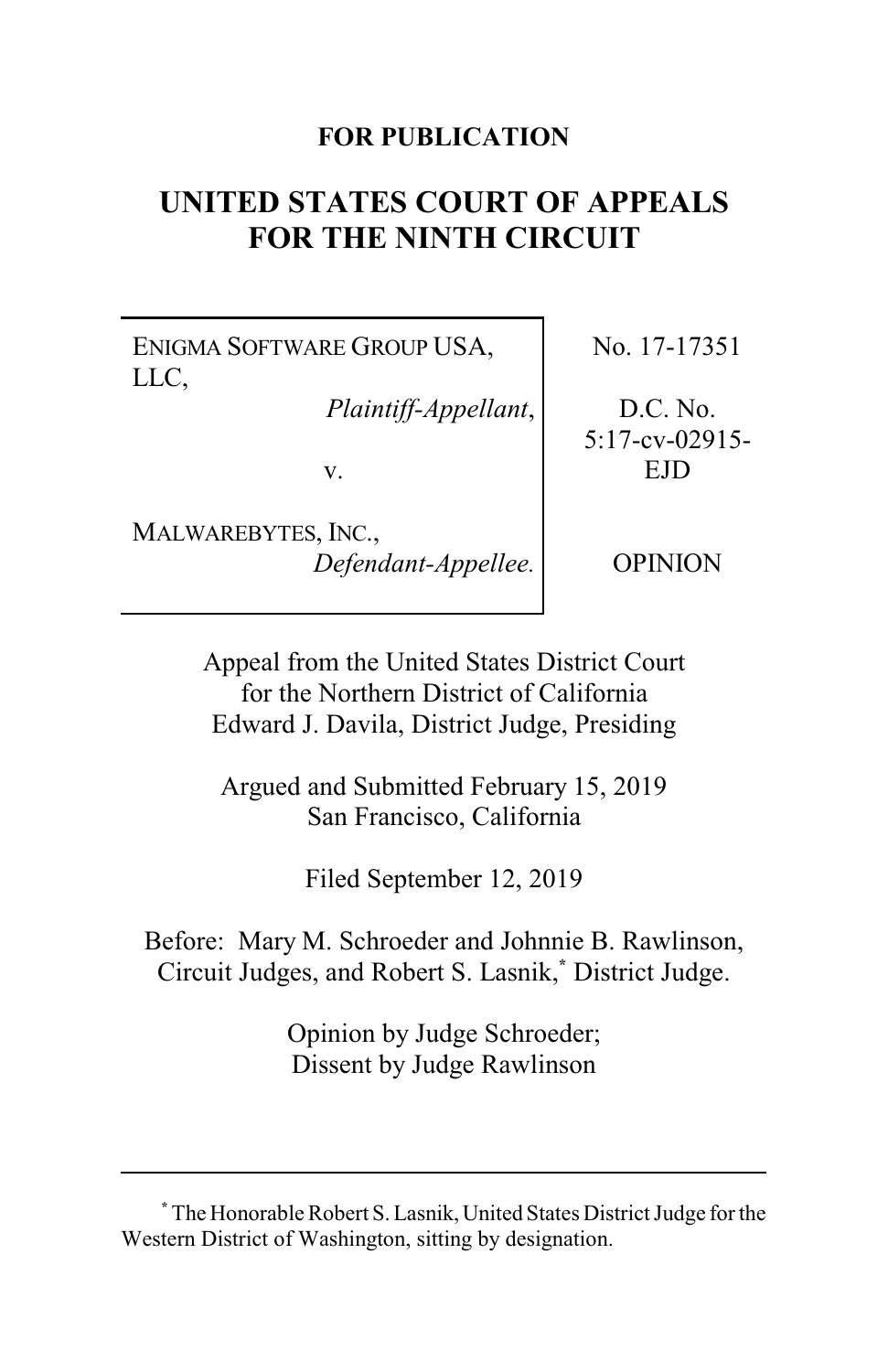# **SUMMARY\*\***

## **Communications Decency Act**

The panel reversed the district court's dismissal, as barred by § 230 of the Communications Decency Act, of claims under New York law and the Lanham Act's false advertising provision.

Enigma Software Group USA, LLC, and Malwarebytes, Inc., were providers of software that helped internet users to filter unwanted content from their computers. Enigma alleged that Malwarebytes configured its software to block users from accessing Enigma's software in order to divert Enigma's customers.

Section 230 immunizes software providers from liability for actions taken to help users block certain types of unwanted online material, including material that is of a violent or sexual nature or is "otherwise objectionable." Distinguishing *Zango, Inc. v. Kaspersky Lab, Inc.*, 568 F.3d 1169 (9th Cir. 2009), the panel held that the phrase "otherwise objectionable" does not include software that the provider finds objectionable for anticompetitive reasons. As to the state-law claims, the panel held that Enigma's allegations of anticompetitive animus were sufficient to withstand dismissal. As to the federal claim, the panel further held that § 230's exception for intellectual property claims did not apply because this false advertising claim did not

This summary constitutes no part of the opinion of the court. It has been prepared by court staff for the convenience of the reader.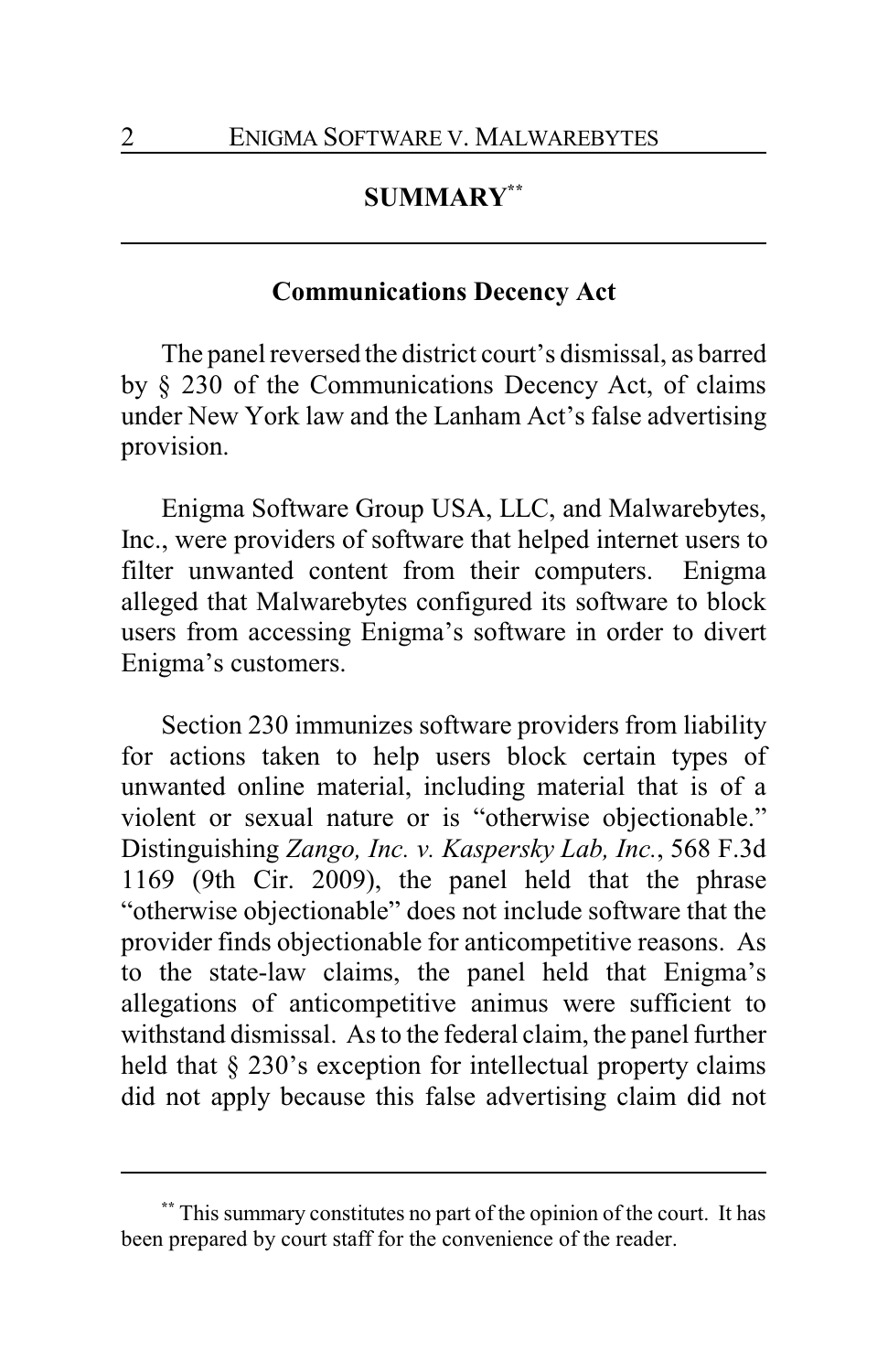relate to trademarks or any other type of intellectual property. The panel remanded the case for further proceedings.

Dissenting, Judge Rawlinson wrote that § 230 is broadly worded, and Enigma did not persuasively make a case for limitation of the statute beyond its provisions.

# **COUNSEL**

Terry Budd (argued), Budd Law PLLC, Wexford, Pennsylvania; Christopher M. Verdini and Anna Shabalov, K&L Gates LLP, Pittsburgh, Pennsylvania; Edward P. Sangster, K&L Gates LLP, San Francisco, California; for Plaintiff-Appellant.

Tyler G. Newby (argued), Guinevere L. Jobson, and Sapna Mehta, Fenwick & West LLP, San Francisco, California, for Defendant-Appellee.

## **OPINION**

SCHROEDER, Circuit Judge:

#### *OVERVIEW*

This dispute concerns § 230, the so-called "Good Samaritan" provision of the Communications Decency Act of 1996, enacted primarily to protect minors from harmful online viewing. The provision immunizes computer-software providers from liability for actions taken to help users block certain types of unwanted, online material. The provision expressly describes material of a violent or sexual nature, but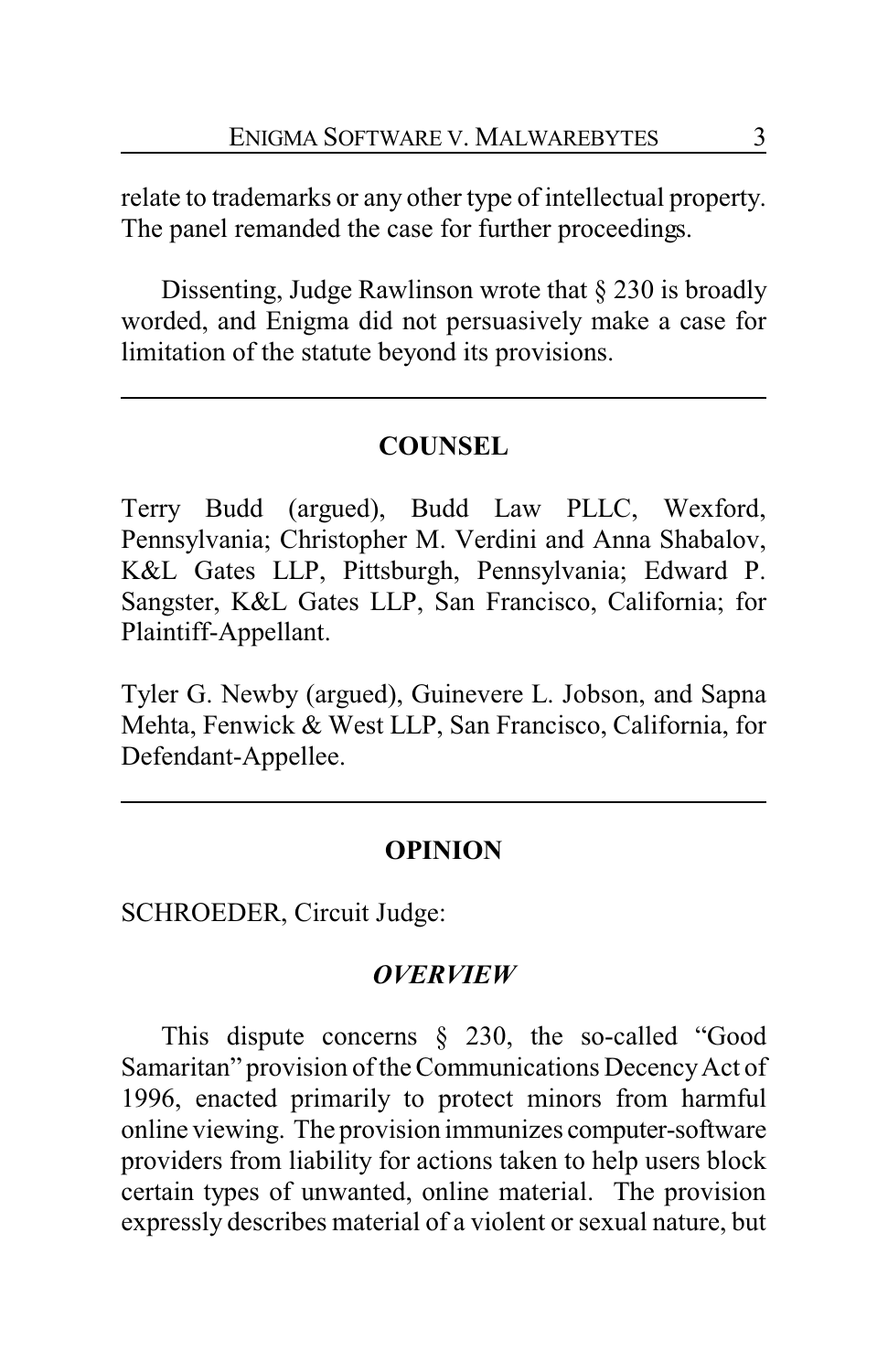also includes a catchall for material that is "otherwise objectionable." 47 U.S.C.  $\S$  230(c)(2). We have previously recognized that the provision establishes a subjective standard whereby internet users and software providers decide what online material is objectionable. *See Zango Inc. v. Kaspersky Lab, Inc.*, 568 F.3d 1169, 1173 (9th Cir. 2009).

The parties to this dispute are both providers of software that help internet users filter unwanted content from their computers. Plaintiff-Appellant Enigma Software Group USA, LLC has alleged violations of New York state law and a violation of the Lanham Act's false advertising provision. Each claim is based on the allegation that defendant, Malwarebytes Inc., has configured its software to block users from accessingEnigma's software in order to divert Enigma's customers. The district court, relying on *Zango*, dismissed the action as barred by  $\S$  230's broad recognition of immunity. We did not hold in *Zango*, however, that the immunity was limitless.

This case differs from *Zango* in that here the parties are competitors. In this appeal Enigma contends that the "otherwise objectionable" catchall is not broad enough to encompass a provider's objection to a rival's software in order to suppress competition. Enigma points to Judge Fisher's concurrence in *Zango* warning against an overly expansive interpretation of the provision that could lead to anticompetitive results. We heed that warning and reverse the district court's decision that read *Zango* to require such an interpretation. We hold that the phrase "otherwise objectionable" does not include software that the provider finds objectionable for anticompetitive reasons.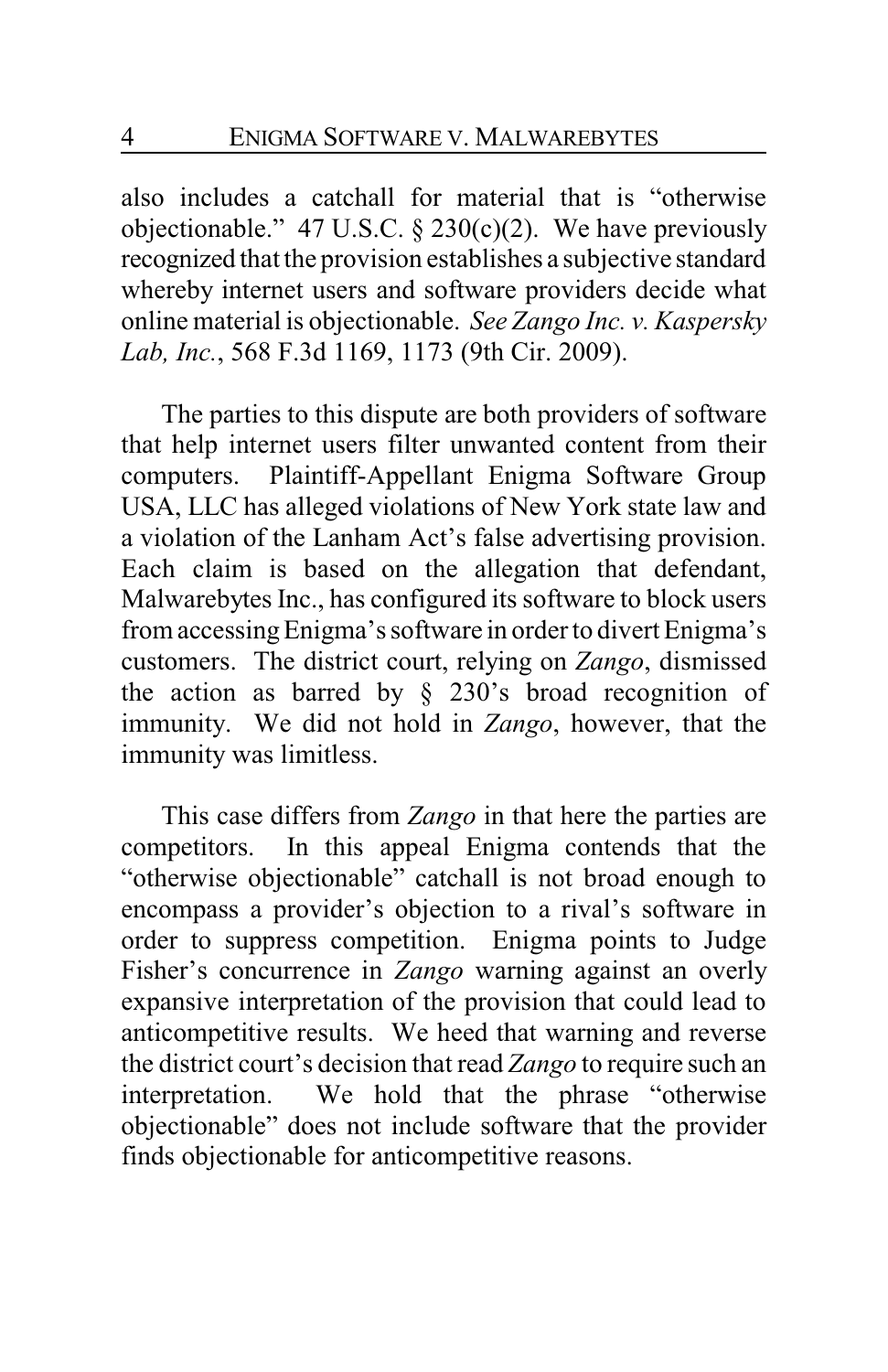Malwarebytes contends that it had legitimate reasons for finding Enigma's software objectionable apart from any anticompetitive effect, and that immunity should therefore apply on Enigma's state-law claims, even if the district court erred in its interpretation of *Zango*. We conclude, however, that Enigma's allegations of anticompetitive animus are sufficient to withstand dismissal.

Enigma's federal claim warrants an additional analytical step. The CDA's immunity provision contains an exception for intellectual property claims, stating that "[n]othing in this section shall be construed to limit or expand any law pertaining to intellectual property." 47 U.S.C. § 230(e)(2). Enigma has brought a false advertising claim under the Lanham Act, a federal statute that deals with trademarks. Enigma contends that the false advertising claim is one "pertaining to intellectual property" and thus outside the scope of § 230 immunity.

Although it is true that the Lanham Act itself deals with intellectual property, *i.e.* trademarks, Enigma's false advertising claim does not relate to trademarks or any other type of intellectual property. The district court therefore correctly held that the intellectual property exception to immunity does not apply to the false advertising claim. The district court went on to hold that under *Zango*'s application of § 230 immunity, Malwarebytes was immune from liability for false advertising. As with Enigma's state law claims, we hold that the district court read *Zango* too broadly in dismissing the federal claim. We therefore reverse the judgment on this claim as well.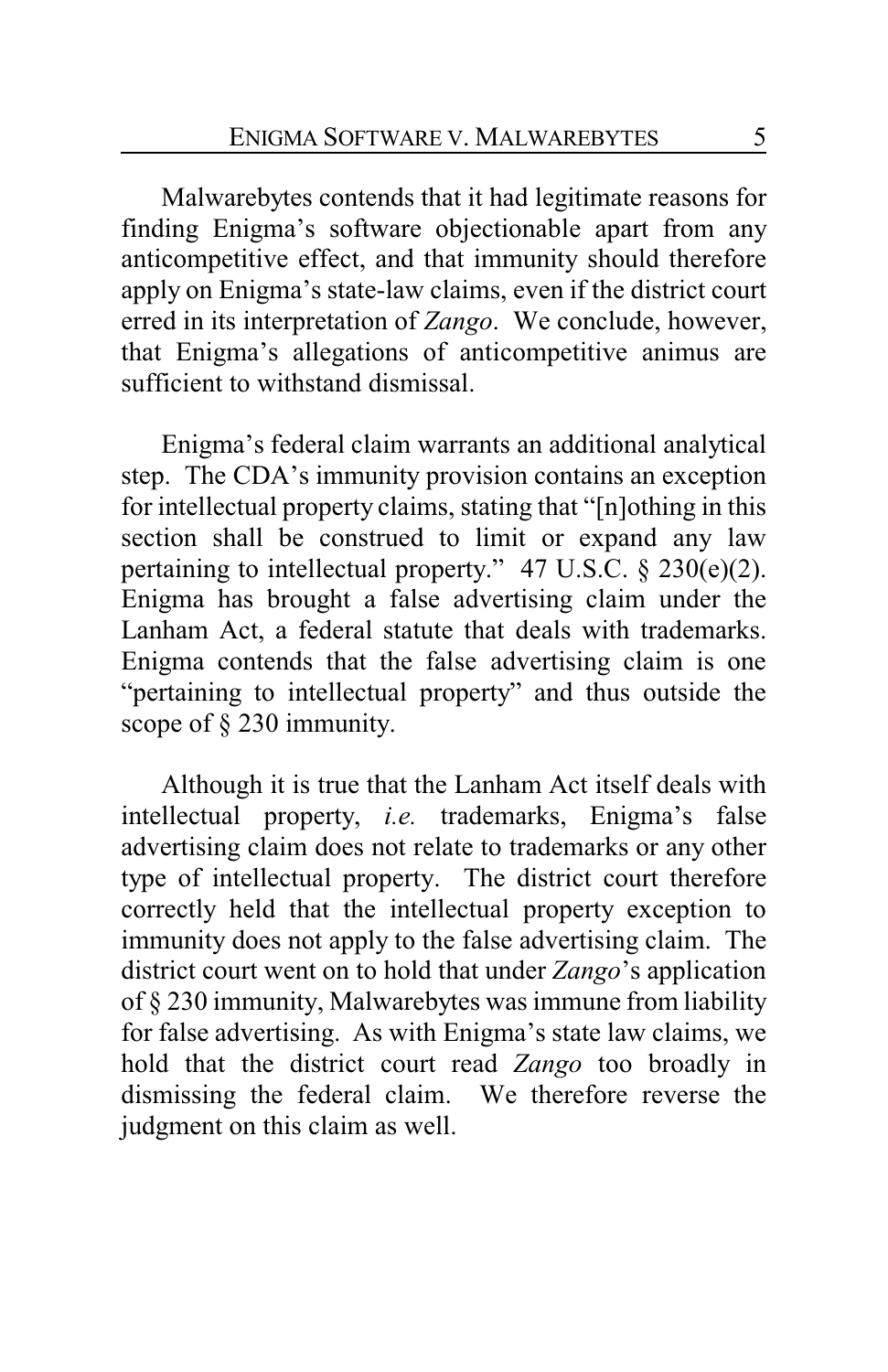#### *STATUTORY BACKGROUND*

This appeal centers on the immunity provision contained in  $\S 230(c)(2)$  of the Communications Decency Act ("CDA"), 47 U.S.C. § 230(c)(1996). The CDA, which was enacted as part of the Telecommunications Act of 1996, contains this "Good Samaritan" provision that, in subparagraph B, immunizes internet-service providers from liability for giving internet users the technical means to restrict access to the types of material described in the subparagraph A. *Id*.  $\hat{\S}$  230(c)(2)(B). The material, as described in that subparagraph, is "material that the provider or user considers to be obscene, lewd, lascivious, filthy, excessively violent, harassing, or otherwise objectionable." *Id.*  $\S$  230(c)(2)(A).<sup>1</sup>

"No provider or user of an interactive computer service shall be held liable on account of –

(A) any action voluntarily taken in good faith to restrict access to or availability of material that the provider or user considers to be obscene, lewd, lascivious, filthy, excessively violent, harassing, or otherwise objectionable, whether or not such material is constitutionally protected; or

(B) any action taken to enable or make available to information content providers or others the technical means to restrict access to material described in paragraph [A]."

47 U.S.C. § 230(c)(2)(A), (B).

**<sup>1</sup>** Section 230(c) is entitled "Protection for 'Good Samaritan' blocking and screening of offensive material." The relevant subsection (2), "Civil liability," states, in full, as follows: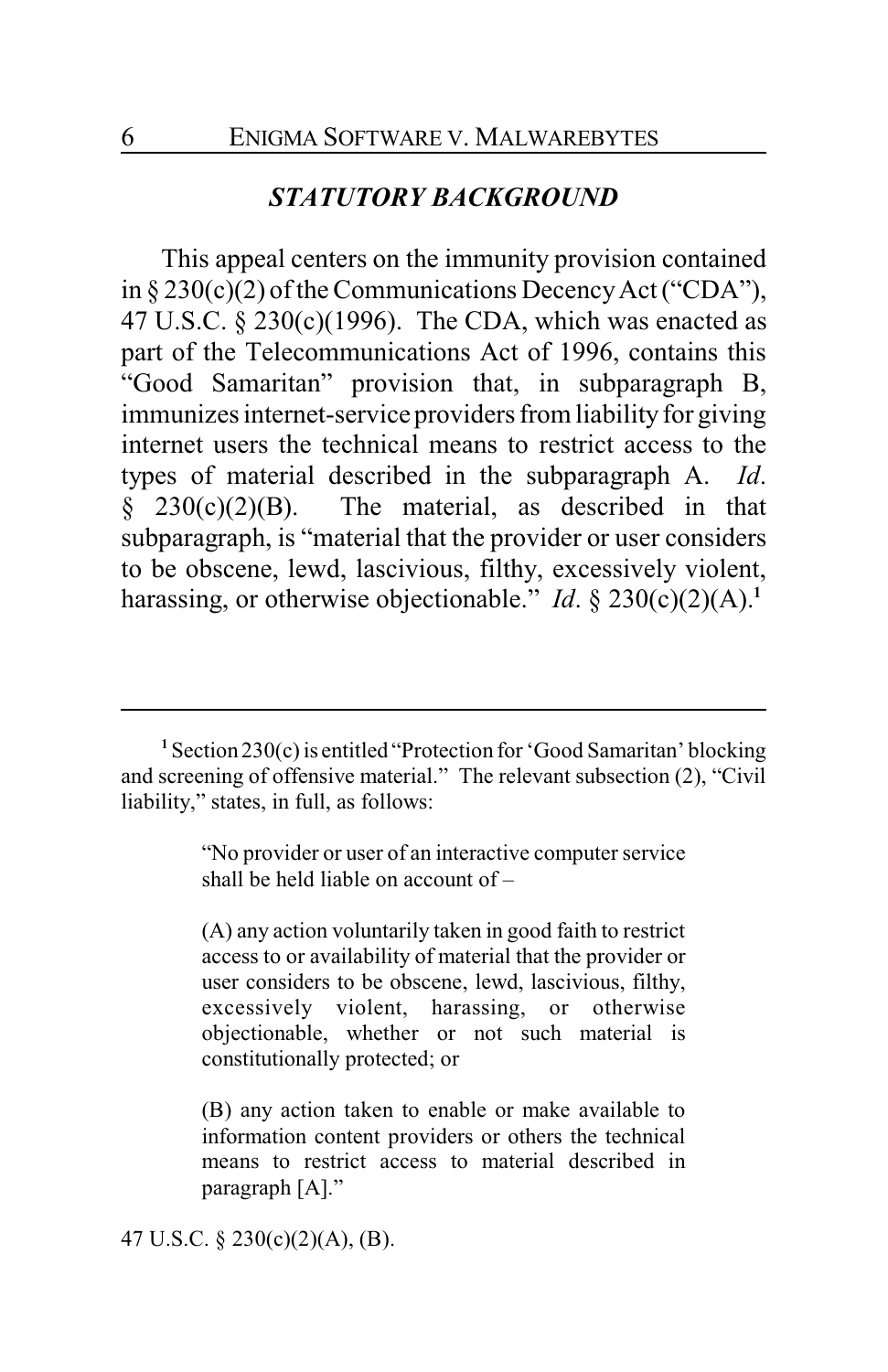This grant of immunity dates back to the early days of the internet when concerns first arose about children being able to access online pornography. Parents could not program their computers to block online pornography, and this was at least partially due to a combination of trial court decisions in New York that had deterred the creation of online-filtration efforts. In the first case, *Cubby, Inc. v. CompuServe, Inc*., a federal court held that passive providers of online services and content were not charged with knowledge of, or responsibility for, the content on their network. *See* 776 F. Supp 135, 139–43 (S.D.N.Y. 1991). Therefore, if a provider remained passive and uninvolved in filtering third-party material from its network, the provider could not be held liable for any offensive content it carried from third parties. *See id*.

The corollary of this rule, as later articulated by a New York state trial court, was that once a service provider undertook to filter offensive content from its network, it assumed responsibility for any offensive content it failed to filter, even if it lacked knowledge of the content. *See Stratton Oakmont, Inc. v. Prodigy Services Co*., 1995 WL 323710, \*5 (N.Y. Sup. Ct. May 24, 1995) ("Prodigy's conscious choice, to gain the benefits of editorial control, has opened it up to a greater liability than CompuServe and other computer networks that make no such choice."), *superseded by statute*, Communications Decency Act, Pub. L. No. 104-104, 110 Stat. 137, *as recognized in Shiamili v. Real Estate Group of N.Y., Inc*., 952 N.E.2d 1011 (2011). Representative Chris Cox warned during debates on proposed legislation aimed at overruling *Stratton Oakmont*, that premising liability on providers' efforts to filter out offensive material was deterring software companies from providing the filtering software and tools that could help parents block pornography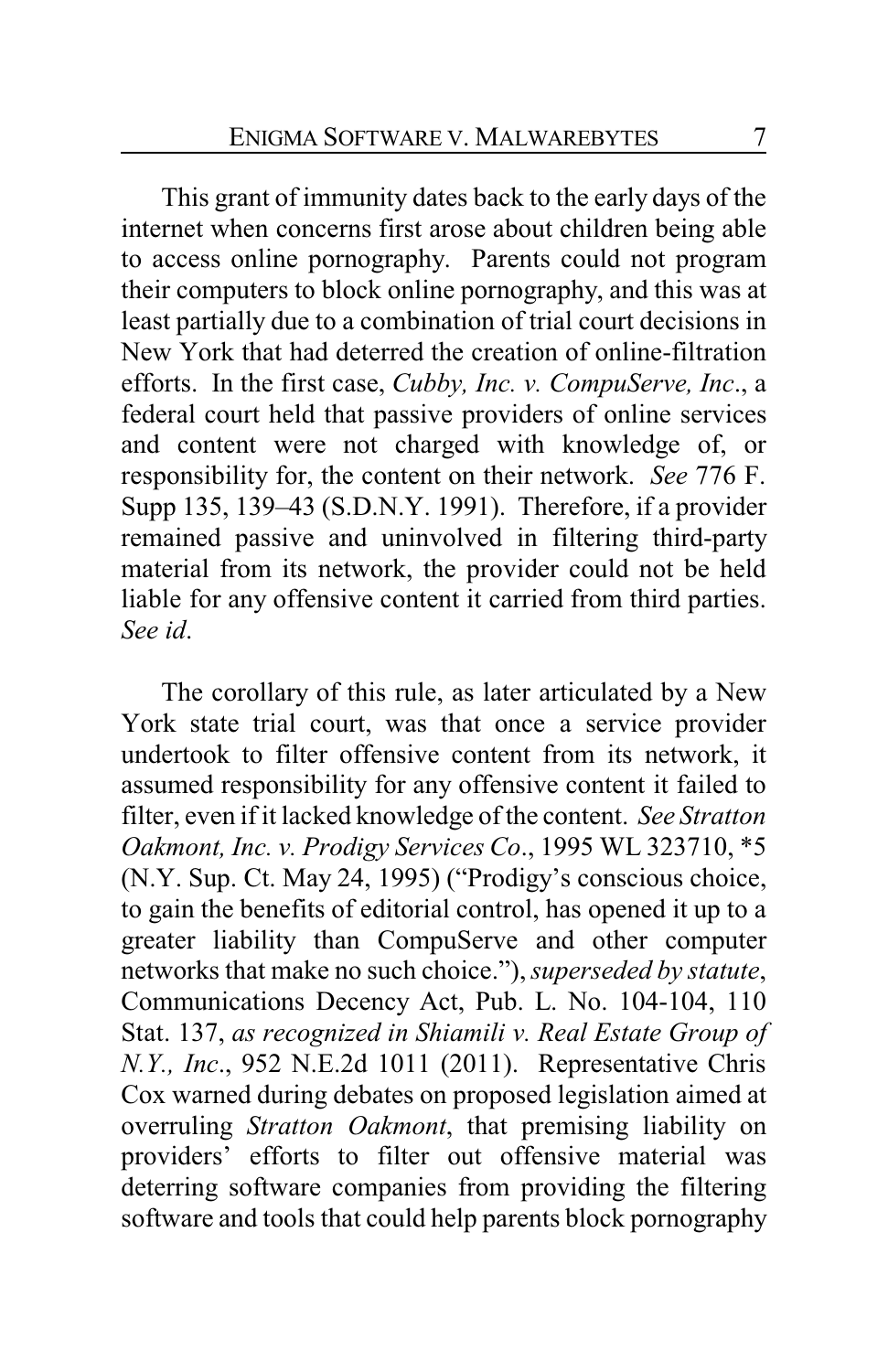and other offensive material from their home computers. *See* 141 Cong. Rec. 22,045 (1995) (statement of Rep. Cox).

The *Stratton Oakmont* decision, along with the increasing public concern about pornography on the internet, served as catalysts for legislators to consider greater internet regulation. Congress considered, in early 1995, two different amendments to the Telecommunications Act. The first, called the Exon-Coats amendment, targeted pornography at the source by prohibiting its dissemination. *See id.* at 16,068. Proponents of this bill argued that parents lacked the technological sophistication needed to implement onlinefiltration tools and that the government therefore needed to step in. *Id.* at 16,099. The second proposal, entitled the Online Family Empowerment Act ("OFEA"), targeted internet pornography at the receiving end by encouraging further development of filtration tools. *Id.* at 22,044. Proponents of this bill pointed out that prohibiting pornography at the source raised constitutional issues involving prior restraint, and argued that parents, not government bureaucrats, were better positioned to protect their children from offensive online material. *Id*. at 16,013.

On February 1, 1996, Congress enacted both approaches as part of the CDA. The Exon-Coats amendment was codified at 47 U.S.C. § 223, but was later invalidated by*Reno v. ACLU*, 521 U.S. 844, 877–79 (1997). Before us is OFEA's approach, enacted as § 230(c)(2) of the CDA. *See* Pub L. No. 104-104, § 509, 110 Stat. 56, 137–39. By immunizing internet-service providers from liability for any action taken to block, or help users block offensive and objectionable online content, Congress overruled *Stratton Oakmont* and thereby encouraged the development of more sophisticated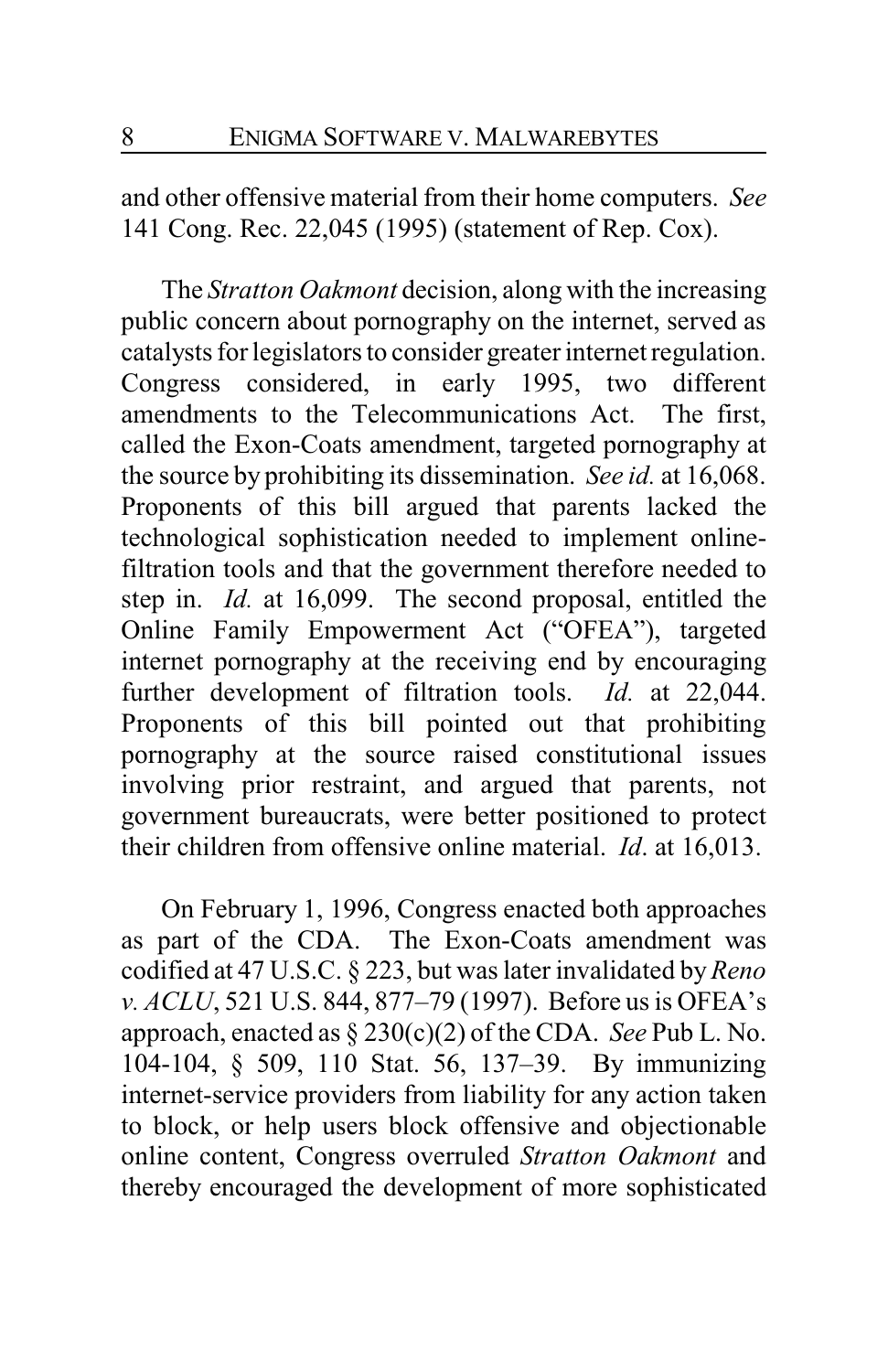methods of online filtration. *See* H.R. Conf. Rep. No. 104- 879, at 194 (1996).

The history of  $\S$  230(c)(2) shows that access to pornography was Congress's motivating concern, but the language used in § 230 included much more, covering any online material considered to be "excessively violent, harassing, or otherwise objectionable." *See* 47 U.S.C.  $§$  230(c)(2)(A)–(B). Perhaps to guide the interpretation of this broad language, Congress took the rather unusual step of setting forth policy goals in the immediately preceding paragraph of the statute. *See id.* § 230(b). Of the five goals, three are particularly relevant here. These goals were "to encourage the development of technologies which maximize user control"; "to empower parents to restrict their children's access to objectionable or inappropriate online content"; and "to preserve the vibrant and competitive free market that presently exists for the Internet and other interactive computer services." *See id.* § 230(b)(2)–(4).

This court has decided one prior case where we considered the scope of § 230, but were principally concerned with which types of online-service providers Congress intended to immunize. *See Zango*, 568 F.3d at 1175. We acknowledged that providers of computer security software can benefit from § 230 immunity, and that such providers have discretion to identify what online content is considered "objectionable," *id.*, but we had no reason to discuss the scope of that discretion. The separate concurrence in *Zango* focused on the future need for considering appropriate limitations on provider control. *See id.* at 1178–80 (Fisher, J. concurring). District courts have differed in their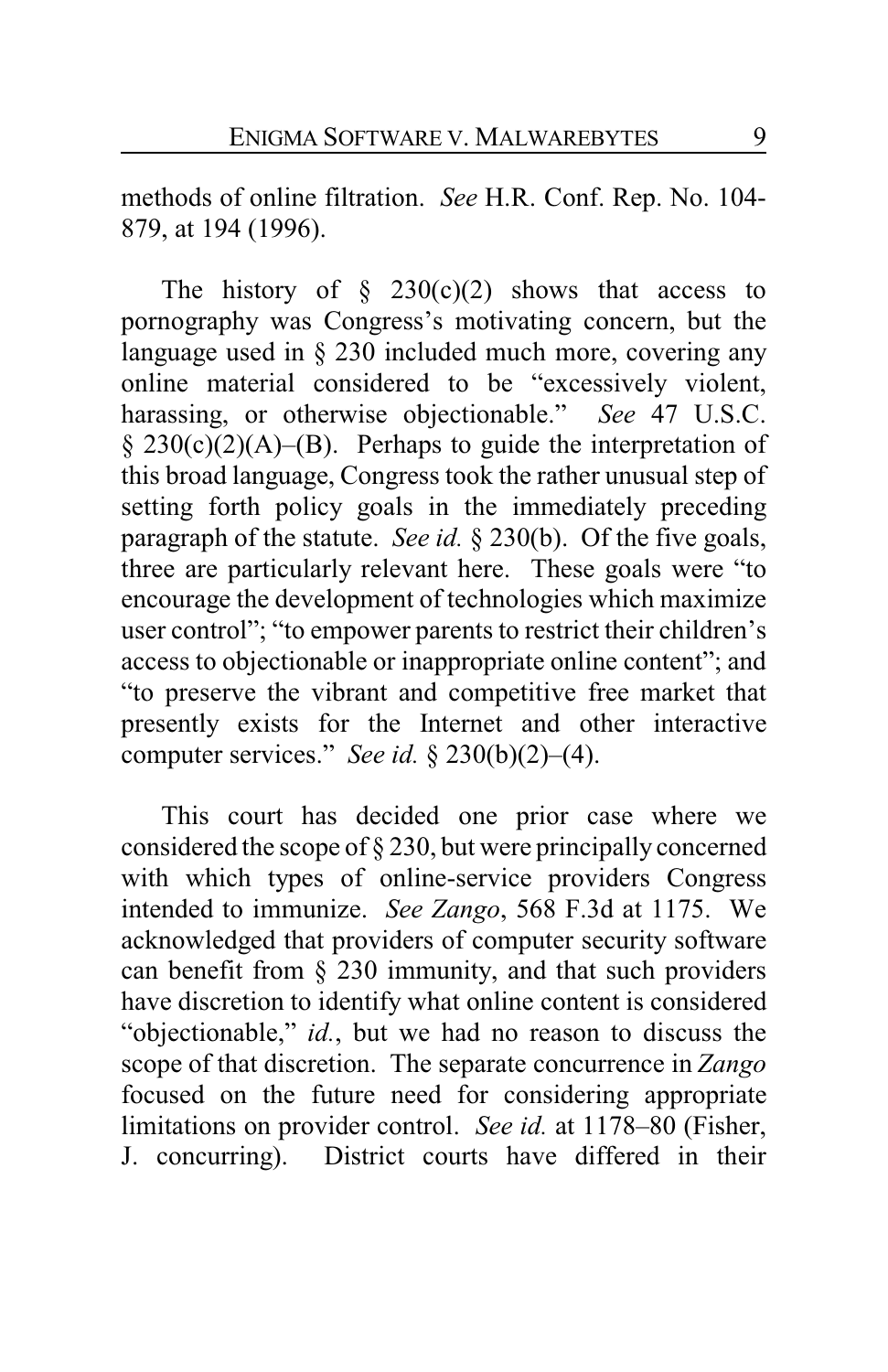interpretations of *Zango* and the extent to which it encouraged providers to block material*.* What is clear to us from the statutory language, history and case law is that the criteria for blocking online material must be based on the characteristics of the online material, *i.e.* its content, and not on the identity of the entity that produced it.

## *FACTUAL BACKGROUND*

Plaintiff-appellant Enigma Software Group USA, LLC, is a Florida company that sells computer security software nationwide. Malwarebytes Inc., a Delaware corporation headquartered in California, also sells computer security software nationwide. Malwarebytes and Enigma are therefore direct competitors.

Providers of computer security software help users identify and block malicious or threatening software, termed malware, from their computers. Each provider generates its own criteria to determine what software might threaten users. Defendant Malwarebytes programs its software to search for what it calls Potentially Unwanted Programs ("PUPs"). PUPs include, for example, what Malwarebytes describes as software that contains "obtrusive, misleading, or deceptive advertisements, branding or search practices." Once Malwarebytes's security software is purchased and installed on a user's computer, it scans for PUPs, and according to Enigma's complaint, if the user tries to download a program that Malwarebytes has determined to be a PUP, a pop-up alert warns the user of a security risk and advises the user to stop the download and block the potentially threatening content.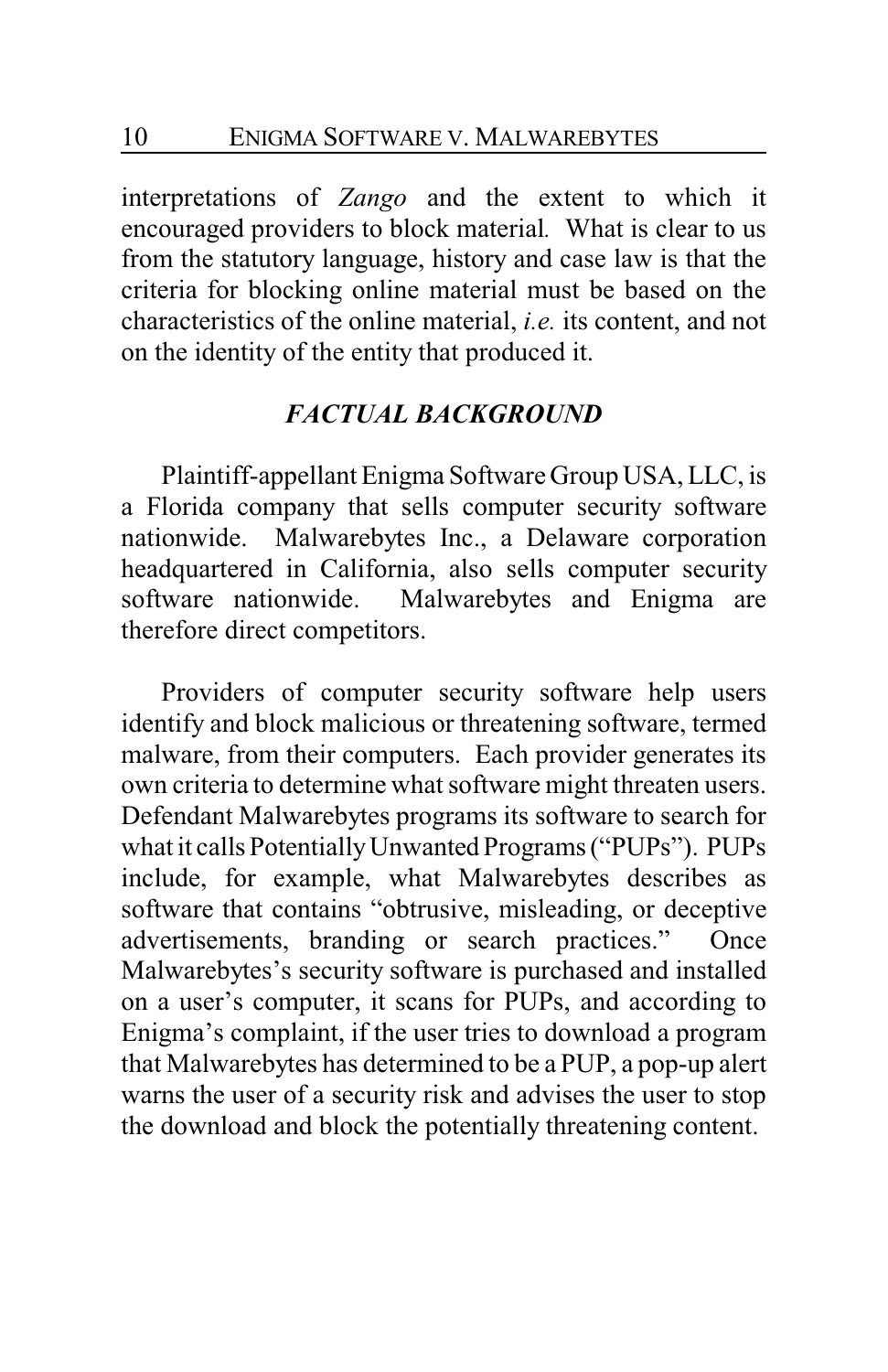Malwarebytes and Enigma have been direct competitors since 2008, the year of Malwarebytes's inception. In their first eight years as competitors, neither Enigma nor Malwarebytes flagged the other's software as threatening or unwanted. In late 2016, however, Malwarebytes revised its PUP-detection criteria to include any program that, according to Malwarebytes, users did not seem to like.

After the revision, Malwarebytes's software immediately began flagging Enigma's most popular programs— RegHunter and SpyHunter—as PUPs. Thereafter, anytime a user with Malwarebytes's software tried to download those Enigma programs, the user was alerted of a security risk and, according to Enigma's complaint, the download was prohibited, *i.e.* Malwarebytes "quarantined" the programs. Enigma alleges that Malwarebytes's new definition of a PUP includes subjective criteria that Malwarebytes has "implemented at its own malicious whim" in order to identify Enigma's programs as threats. Enigma characterizes the revision as a "guise" for anticompetitive conduct, and alleges that its programs are "legitimate", "highly regarded", and "pose no security threat." As a result of Malwarebytes's actions, Enigma claims that it has lost customers and revenue and experienced harm to its reputation.

Enigma brought this action against Malwarebytes in early 2017, in the Southern District of New York. Enigma claimed that Malwarebytes has used its PUP-modification process to advance a "bad faith campaign of unfair competition" aimed at "deceiving consumers and interfering with [Enigma's] customer relationships."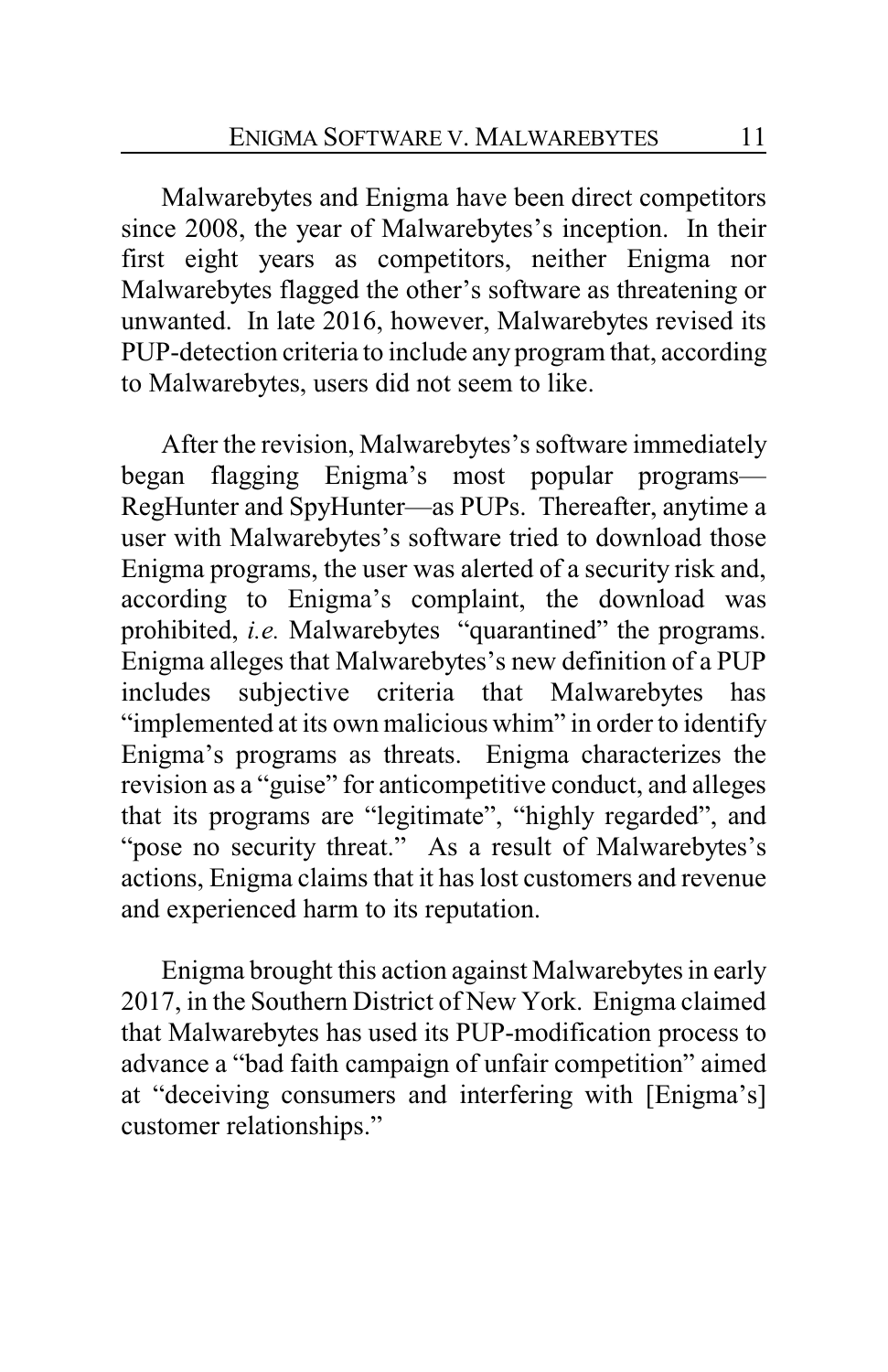Enigma's complaint alleged four claims, three under New York state law and one under federal law. The first state-law claim accused Malwarebytes of using deceptive business practices in violation of New York General Business Law § 349. Enigma's second and third state-law claims alleged tortious interference with business and contractual relations in violation of New York state common law. The federal claim accused Malwarebytes of making false and misleading statements to deceive consumers into choosing Malwarebytes's securitysoftware over Enigma's, in violation of the Lanham Act, 15 U.S.C. § 1125(a)(1)(B).

Malwarebytes sought a change of venue. Although Enigma maintained that venue was proper in New York because Malwarebytes's conduct affected users and computers within that state, the conduct at issue had national reach. The district court therefore granted Malwarebytes's motion to transfer the case to the Northern District of California, where Malwarebytes is headquartered.

Malwarebytes then moved to dismiss for failure to state a claim, arguing that it was immune from liability under  $§$  230(c)(2) of the CDA. The district court granted the motion, finding that under the reasoning of our decision in *Zango*, Malwarebytes was immune under § 230 on all of Enigma's claims. The district court interpreted *Zango* to mean that anti-malware software providers are free to block users from accessing any material that those providers, in their discretion, deem to be objectionable. Given Malwarebytes's status as a provider of filtering software, and its assertion that Enigma's programs are potentially unwanted, the district court held that Malwarebytes could not be liable under state law for blocking users' access to Enigma's programs.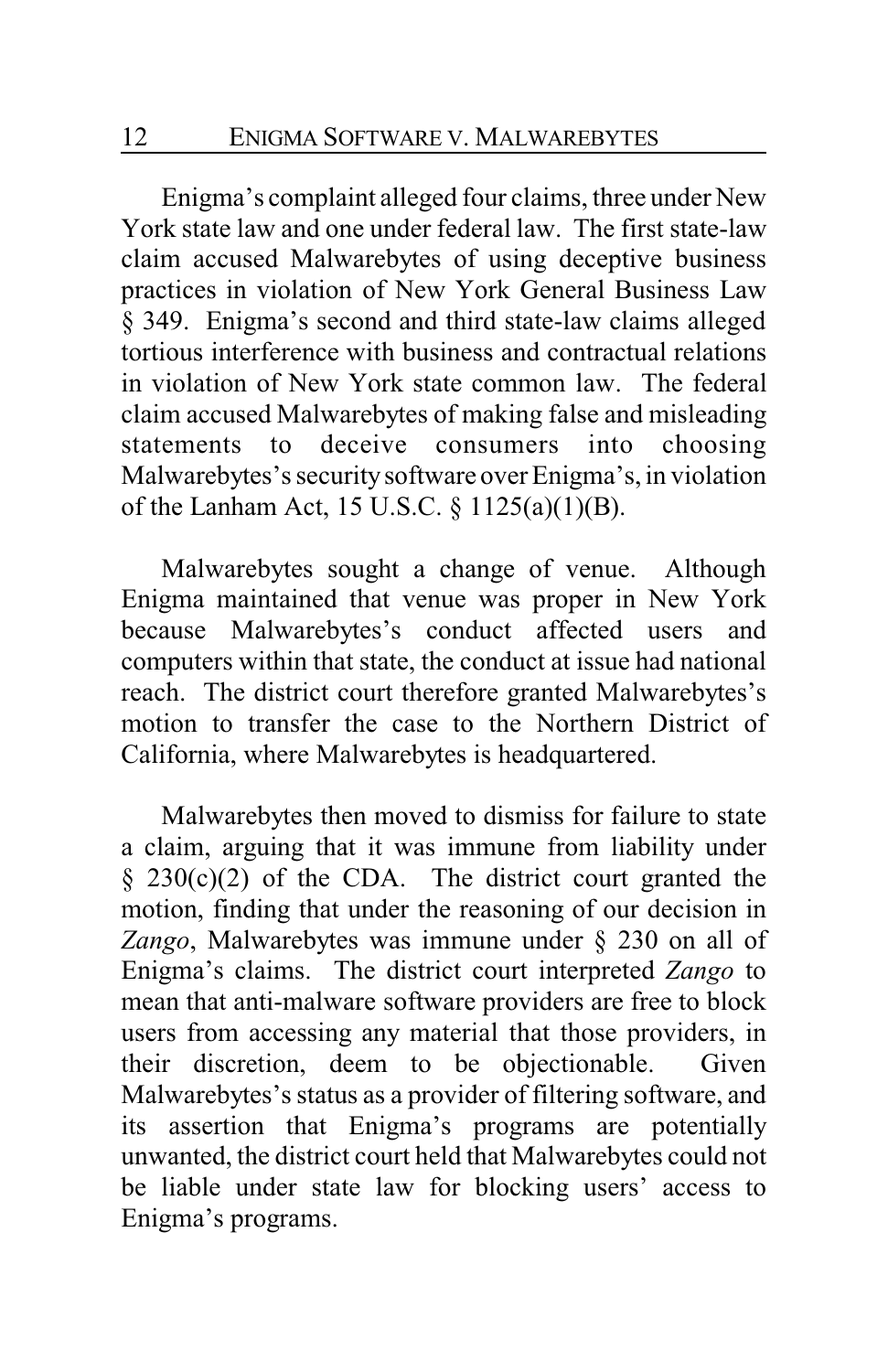With respect to the federal claim, the district court had to consider the intellectual property exception to the CDA's immunity provision set forth in 47 U.S.C. § 230(e)(2). The somewhat opaque exception states that  $\S 230$  immunity "shall not be construed to limit or expand any law pertaining to intellectual property." *Id.* Enigma's federal claim alleged false advertising under the Lanham Act, and Enigma contended that immunity did not apply because that statute deals with intellectual property, *i.e.* trademarks. The district court reasoned, however, that although the Lanham Act itself deals with intellectual property, Enigma's false advertising claim did not relate to any type of intellectual property and therefore § 230 immunity encompassed that claim as well. Having concluded that Malwarebytes was immune on all four claims, the district court dismissed the complaint and granted judgment for Malwarebytes.

On appeal, Enigma primarily contends that the district court erred in interpreting our *Zango* opinion to give online service providers unlimited discretion to block online content, and that the Good Samaritan blocking provision does not provide such sweeping immunity that it encompasses anticompetitive conduct.

# *DISCUSSION*

# **I. Scope of § 230(c)(2) Immunity as Applied to State-Law Claims**

The district court held that our opinion in *Zango* controlled, and interpreted *Zango* to mean that an onlineservice provider cannot be liable for blocking internet users from accessing online content that the provider considers objectionable, regardless of the provider's motivations or the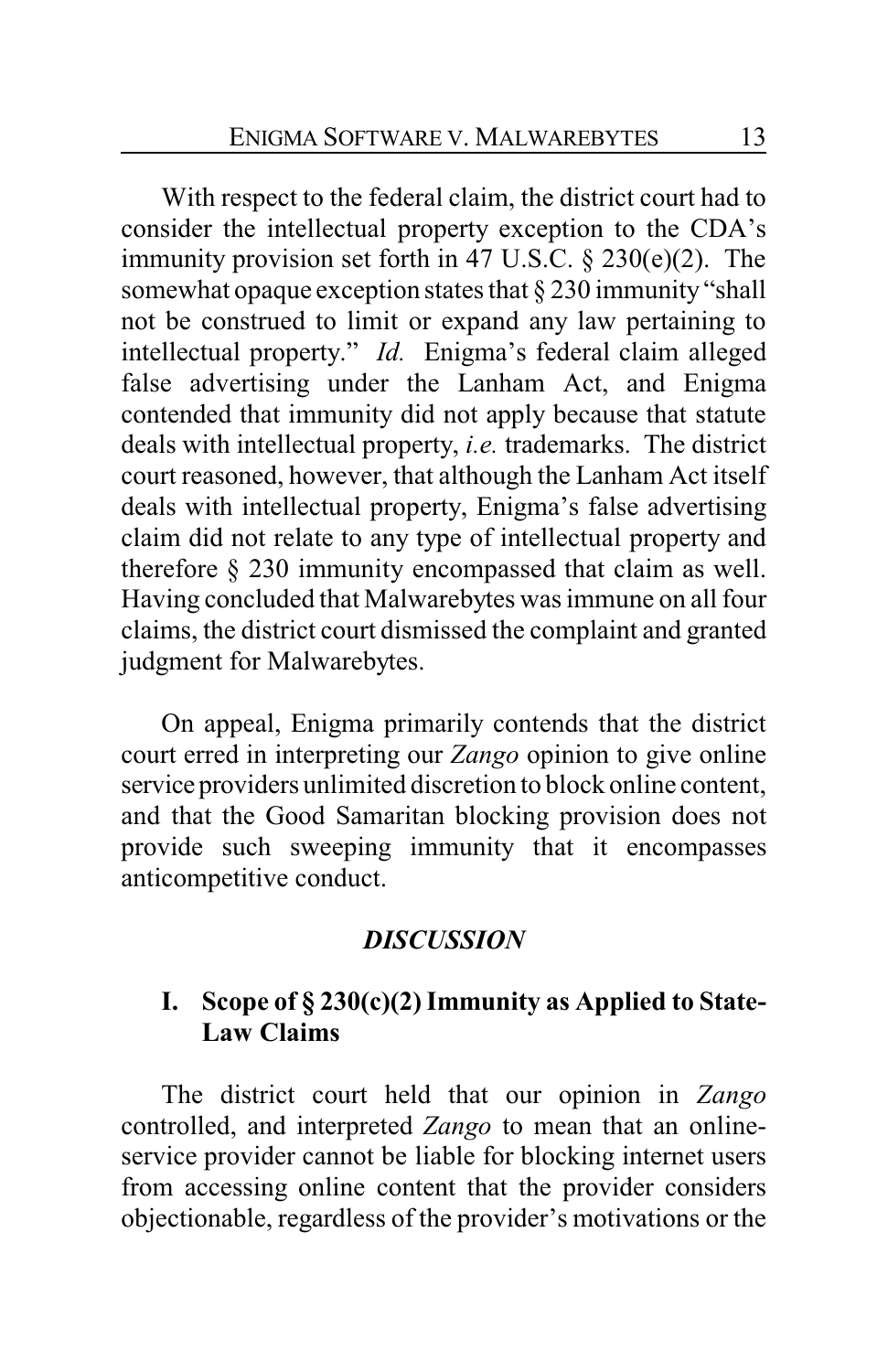harmful effects of the blocking. The scope of the statutory catchall phrase, "otherwise objectionable," was not at issue in *Zango*, however. The central issue in *Zango* was whether § 230 immunity applies to filtering software providers like the defendant Kaspersky in that case, and both parties in this case. *See* 568 F.3d at 1173, 1176. We held such providers had immunity. *Id.* at 1177–78. At the end of our majority opinion, we emphasized the relevant statutory language in stating that § 230 permits providers to block material "that either the provider *or* the user considers . . . objectionable." *See id.* at 1177 (original emphasis). The district court focused on that sentence and reasoned that Malwarebytes had unfettered discretion to select what criteria makes a program "objectionable" under § 230, and further, that the court was not to analyze Malwarebytes's reasons for doing so.

The majority in *Zango* did not, however, address whether there were limitations on a provider's discretion to declare online content "objectionable." No such issue was raised in the appeal. We noted that Zango "waived" the argument that its software was not "objectionable." *See id.* at 1176–77. We therefore held that § 230 immunity covered Kaspersky's decision to block users from accessing the type of content at issue in that case and concluded that § 230 permits providers to block material that "the provider considers . . . objectionable." *Id.* at 1177.

It was Judge Fisher's concurring opinion in *Zango* that framed the issue for future litigation as to whether the term "objectionable" might be construed in a way that would immunize providers even if they blocked online content for improper reasons. *See id.* at 1178–80 (Fisher, J. concurring)*.*  Judge Fisher warned that extending immunity beyond the facts of that case could "pose serious problems," particularly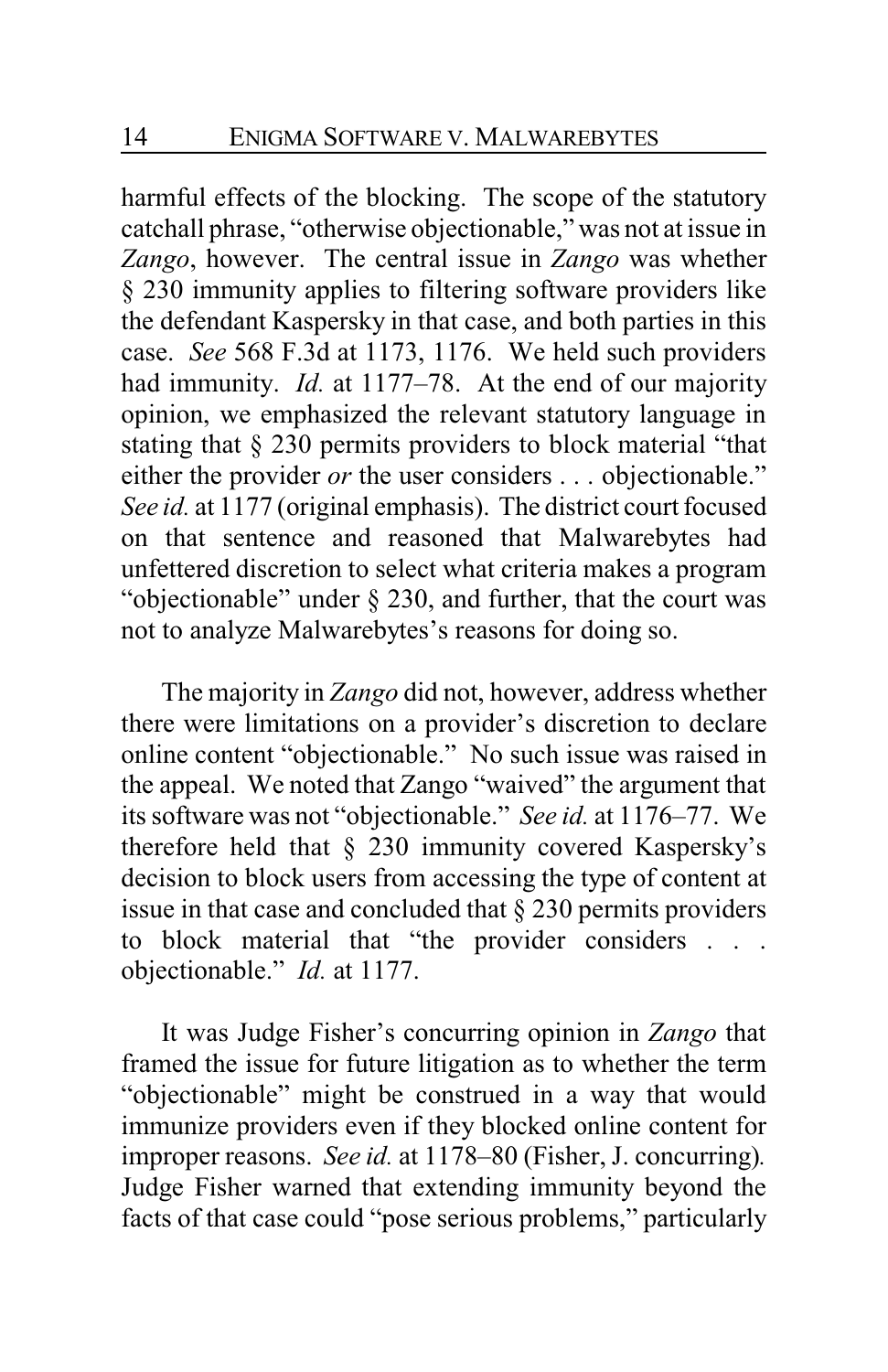where a provider is charged with using § 230 immunity to advance an anticompetitive agenda. *See id.* at 1178. He said that an "unbounded" reading of the phrase "otherwise objectionable" would allow a content provider to "block content for anticompetitive purposes or merely at its malicious whim." *Id.*

District courts nationwide have grappled with the issues discussed in *Zango*'s majority and concurring opinions, and have reached differing results. Like the district court in this case, at least two other federal district courts have relied on *Zango* to dismiss software-provider lawsuits against Malwarebytes where the plaintiff claimed that Malwarebytes improperly characterized the plaintiff's software as a PUP. *See PC Drivers Headquarters, LP v. Malwarebytes Inc.*, 371 F. Supp. 3d 652 (N.D. Cal. 2019); *PC Drivers Headquarters, LP v. Malwarebytes, Inc.*, No. 1:18-CV-234- RP, 2018 WL 2996897, at \*1 (W.D. Tex. Apr. 23, 2018).

Other district courts have viewed our holding in *Zango* to be less expansive. *See Song fi Inc. v. Google, Inc.*, 108 F. Supp. 3d 876, 884 (N.D. Cal. 2015) (noting that just because "the statute requires the user or service provider to subjectively believe the blocked or screened material is objectionable does not mean anything or everything YouTube finds subjectivelyobjectionable is within the scope of Section  $230(c)$ ," and concluding that, "[o]n the contrary such an 'unbounded' reading . . . would enable content providers to 'block content for anticompetitive reasons[.]'") (quoting Judge Fisher's concurrence in *Zango*); *Sherman v. Yahoo! Inc.*, 997 F. Supp. 2d 1129, 1138 (S.D. Cal. 2014) (same);*see also Holomaxx Techs. v. Microsoft Corp*., 783 F. Supp. 2d 1097, 1104 (N.D. Cal. Mar. 11, 2011) (acknowledging that a provider's subjective determination of what constitutes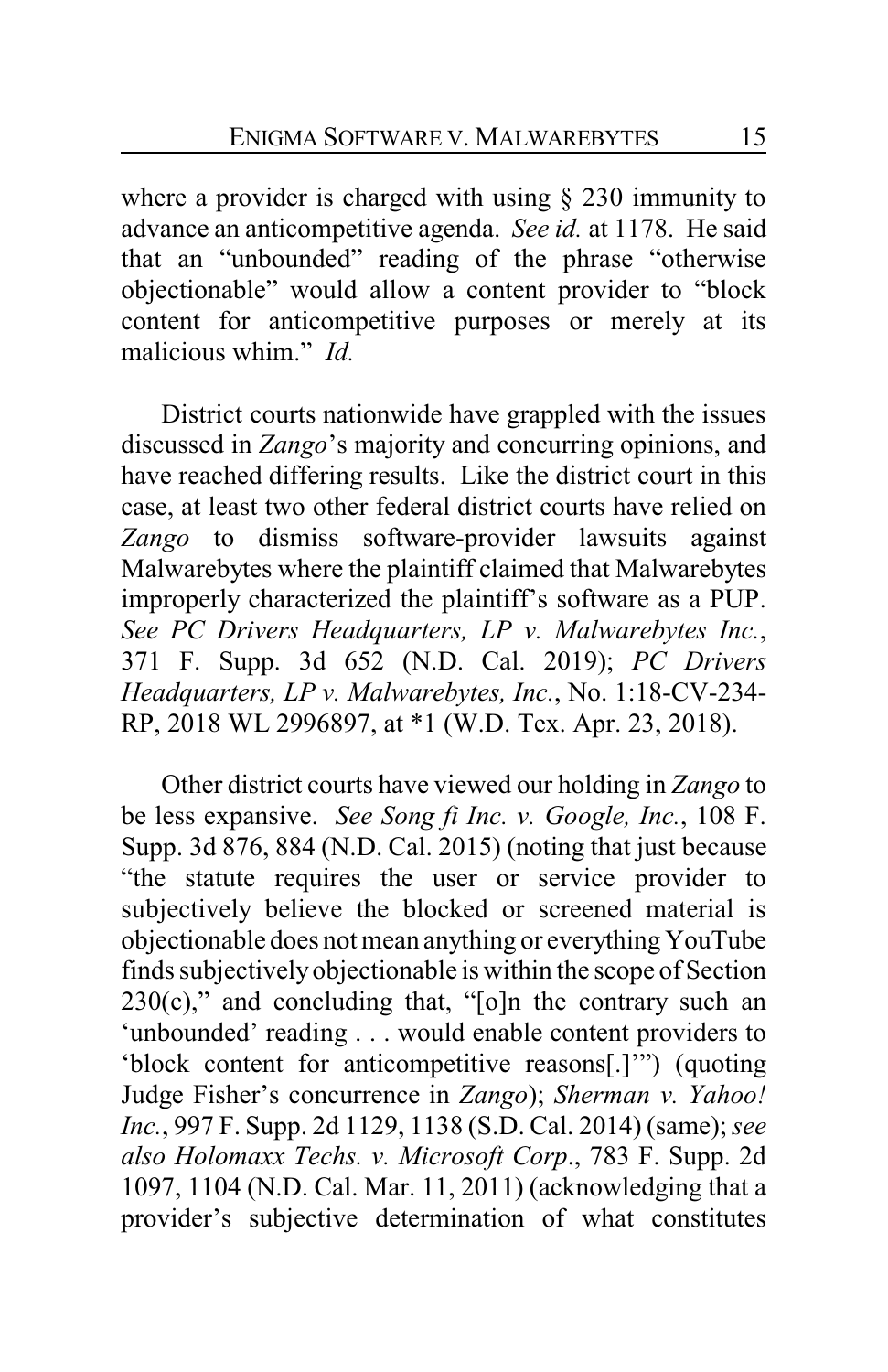objectionable material under  $\S 230(c)(2)$  is not limitless, but finding that the harassing emails in that case were reasonably objectionable).

We find these decisions recognizing limitations in the scope of immunity to be persuasive. The courts interpreting *Zango* as providing unlimited immunity seem to us to have stretched our opinion in *Zango* too far. This is because the focus of that appeal was neither what type of material may be blocked, nor why it may be blocked, but rather who benefits from  $\S$  230 immunity. The issue was whether  $\S$  230 immunity applies to filtering-software providers. *See Zango*, 568 F.3d at 1173. We answered that question in the affirmative, explaining that Kaspersky was the type of "interactive computer service" to which  $\S 230(c)(2)$  expressly referred, and that Kaspersky was engaged in the type of conduct to which § 230(c)(2) generally applies. *Id.* at 1175–76.

As relevant here, the majority opinion in *Zango* establishes only that Malwarebytes, as a filtering-software provider, is an entity to which the immunity afforded by § 230 would apply. The majority opinion does not require us to hold that we lack the authority to question Malwarebytes's determinations of what content to block. We must therefore in this case analyze § 230 to decide what limitations, if any, there are on the ability of a filtering software provider to block users from receiving online programming.

The legal question before us is whether  $\S$  230(c)(2) immunizes blocking and filtering decisions that are driven by anticompetitive animus. The majority in *Zango* had no occasion to address the issue, and the parties in that case were not competitors. *See* 568 F. 3d at 1170 (explaining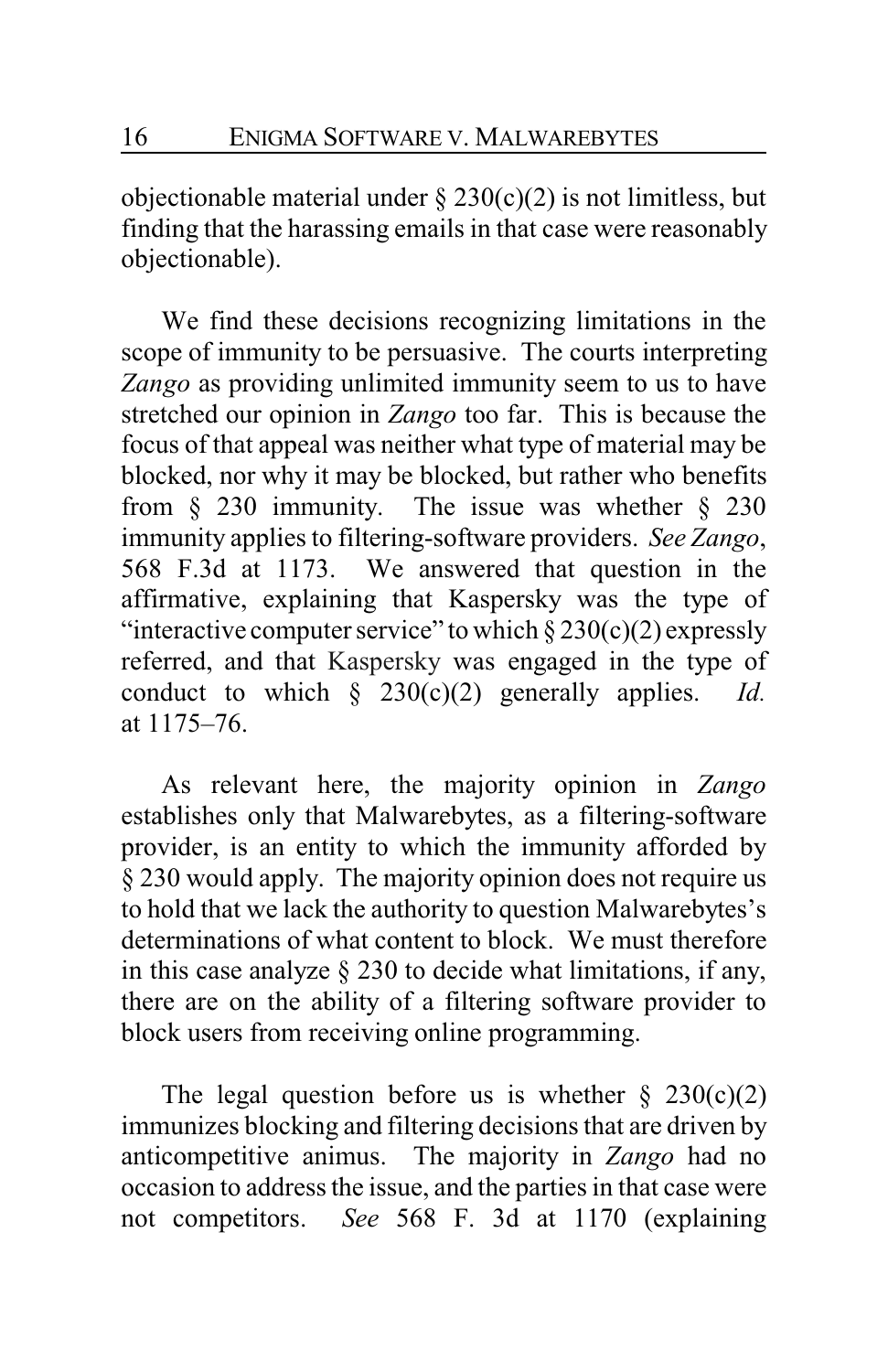Kaspersky is a security software provider; Zango provides an online service for users to stream movies, video games, and music). This is the first  $\S$  230 case we are aware of that involves direct competitors.

In this appeal, Enigma alleges that Malwarebytes blocked Enigma's programs for anticompetitive reasons, not because the programs' content was objectionable within the meaning of § 230, and that § 230 does not provide immunity for anticompetitive conduct. Malwarebytes's position is that, given the catchall, Malwarebytes has immunity regardless of any anticompetitive motives.

We cannot accept Malwarebytes's position, as it appears contrary to CDA's history and purpose. Congress expressly provided that the CDA aims "to preserve the vibrant and competitive free market that presently exists for the Internet and other interactive computer services" and to "remove disincentives for the development and utilization of blocking and filtering technologies." § 230(b)(2)–(3). Congress said it gave providers discretion to identify objectionable content in large part to protect competition, not suppress it. *Id.* In other words, Congress wanted to encourage the development of filtration technologies, not to enable software developers to drive each other out of business.

In the infancy of the internet, the unwillingness of Congress to spell out the meaning of "otherwise objectionable" was understandable. The broad grant of objectionable" was understandable. protective control over online content may have been more readily acceptable in an era before the potential magnitude of internet communication was fully comprehended. Indeed, the fears of harmful content at the time led Congress to enact, in the same statute, an outright ban on the dissemination of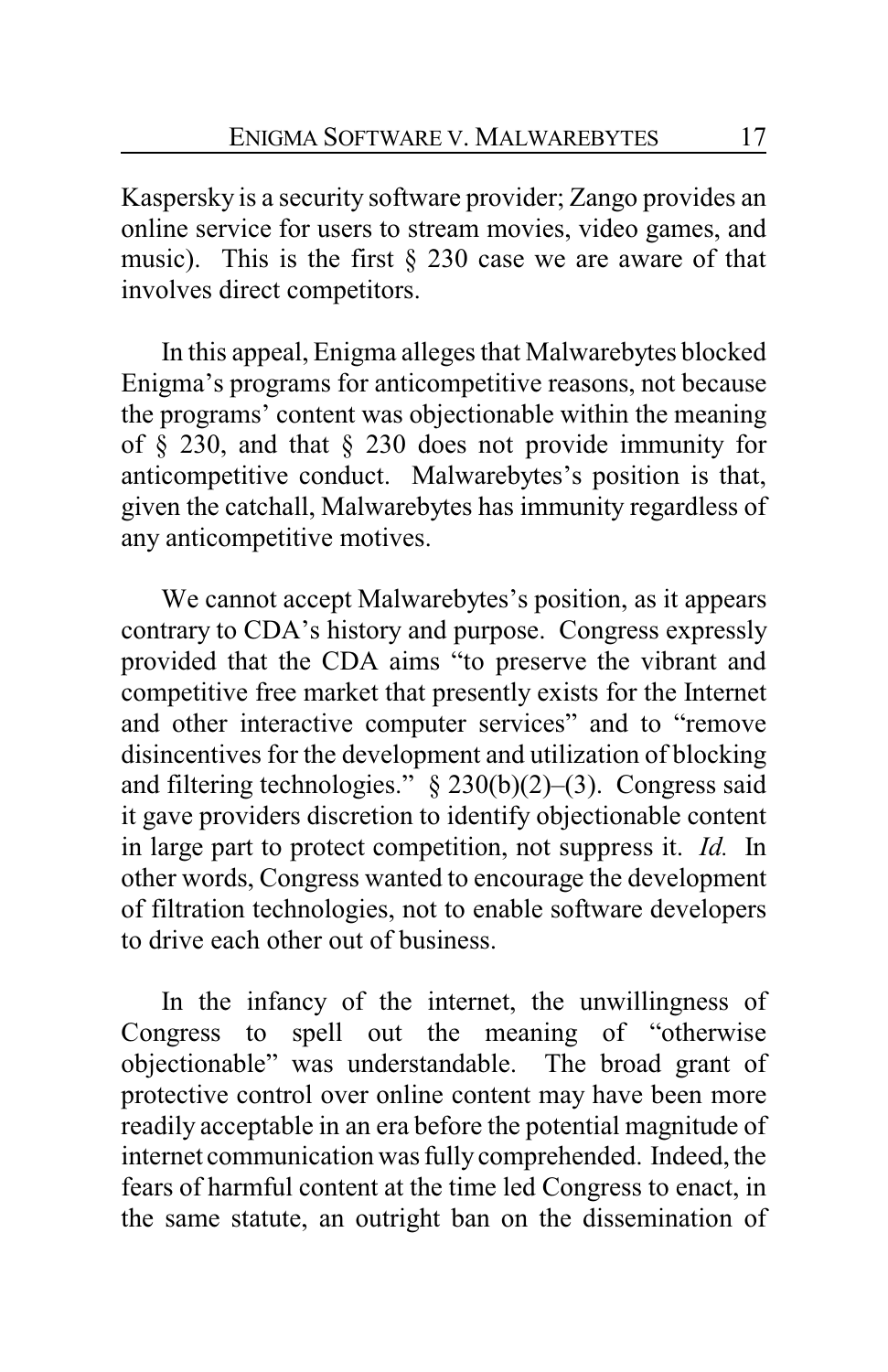online pornography, a ban which the Supreme Court swiftly rejected as unconstitutional a year later. *See Reno v. ACLU*, 521 U.S. at 877–79 (striking down 47 U.S.C. § 223).

We must today recognize that interpreting the statute to give providers unbridled discretion to block online content would, as Judge Fisher warned, enable and potentially motivate internet-service providers to act for their own, and not the public, benefit. *See* 568 F.3d at 1178 (Fisher, J., concurring). Immunity for filtering practices aimed at suppressing competition, rather than protecting internet users, would lessen user control over what information they receive, contrary to Congress's stated policy. *See* § 230(b)(3) (to maximize user control over what content they view). Indeed, users selecting a security software provider must trust that the provider will block material consistent with that user's desires. Users would not reasonably anticipate providers blocking valuable online content in order to stifle competition. Immunizing anticompetitive blocking would, therefore, be contrary to another of the statute's express policies: "removing disincentives for the utilization of blocking and filtering technologies." *Id*. § 230(b)(4).

We therefore reject Malwarebytes's position that § 230 immunity applies regardless of anticompetitive purpose. But we cannot, as Enigma asks us to do, ignore the breadth of the term "objectionable" by construing it to cover only material that is sexual or violent in nature. Enigma would have us read the general, catchall phrase "otherwise objectionable" as limited to the categories of online material described in the seven specific categories that precede it. *See* 47 U.S.C. § 230(c)(2) (describing material that is "obscene, lewd, lascivious, filthy, excessively violent, harassing or otherwise objectionable."). Enigma argues that its software has no such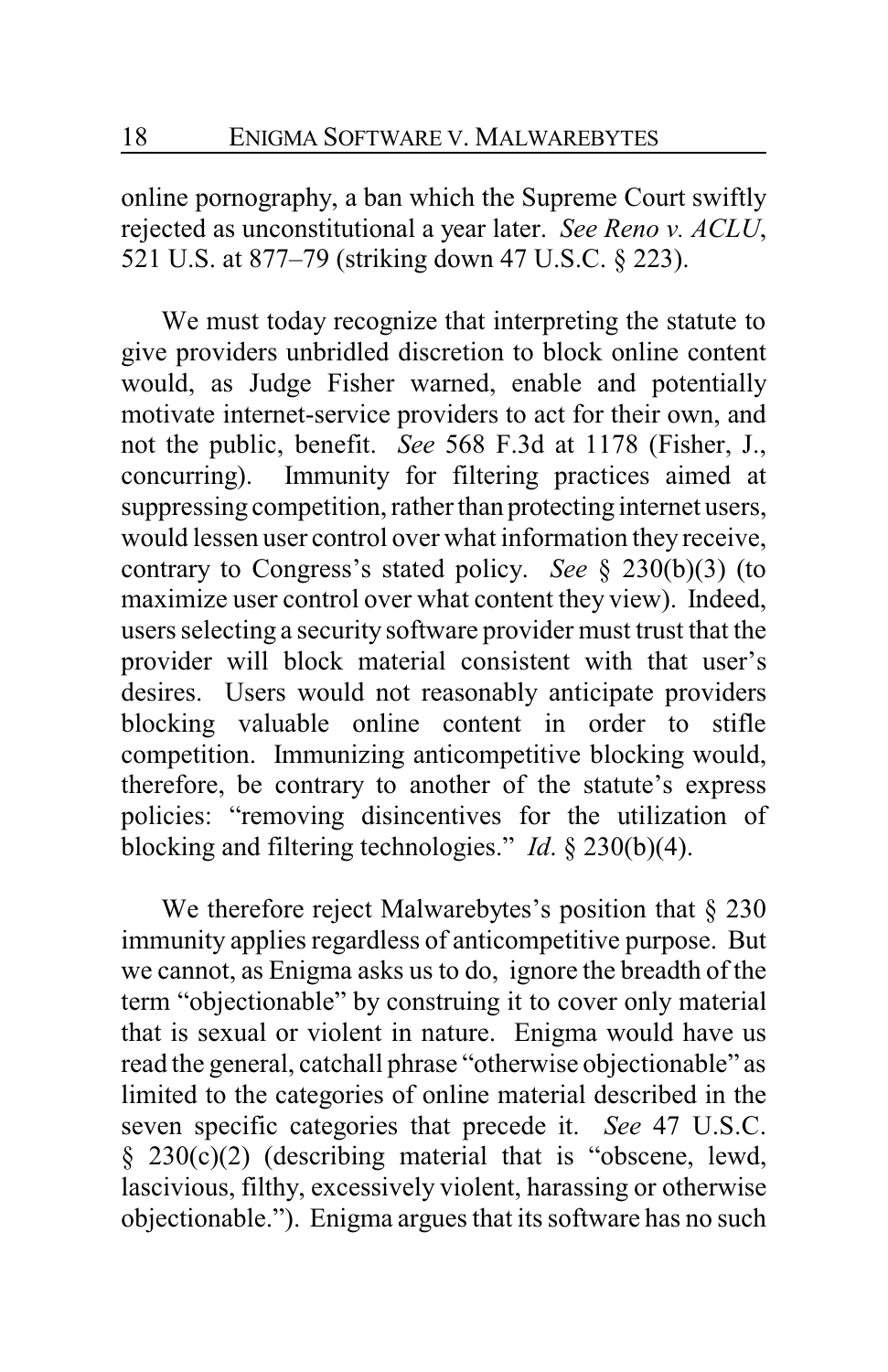content, and that Malwarebytes therefore cannot claim immunity for blocking it.

Enigma relies on the principle of *ejusdem generis*, which teaches that when a generic term follows specific terms, the generic term should be construed to reference subjects akin to those with the specific enumeration. *See, e.g.*, *Norfolk & W. Ry. Co. v. Am. Train Dispatchers Ass'n*, 499 U.S. 117, 129 (1991). But the specific categories listed in  $\S 230(c)(2)$  vary greatly: Material that is lewd or lascivious is not necessarily similar to material that is violent, or material that is harassing. If the enumerated categories are not similar, they provide little or no assistance in interpreting the more general category. We have previously recognized this concept. *See Sacramento Reg'l Cty. Sanitation Dist. v. Reilly*, 905 F.2d 1262, 1270 (9th Cir. 1990) ("Where the list of objects that precedes the 'or other' phrase is dissimilar, *ejusdem generis* does not apply").

We think that the catchall was more likely intended to encapsulate forms of unwanted online content that Congress could not identify in the 1990s. But even if *ejusdem generis* did apply, it would not support Enigma's narrow interpretation of "otherwise objectionable." Congress wanted to give internet users tools to avoid not only violent or sexually explicit materials, but also harassing materials. Spam, malware and adware could fairly be placed close enough to harassing materials to at least be called "otherwise objectionable" while still being faithful to the principle of *ejusdem generis*. Several district courts have, for example, regarded unsolicited marketing emails as "objectionable." *See, e.g.*, *Holomaxx*, 783 F. Supp. 2d at 1104; *e360Insight, LLC v. Comcast Corp.*, 546 F. Supp. 2d 605, 608–610 (N.D. Ill. 2008); *see also Smith v. Trusted Universal Standards In*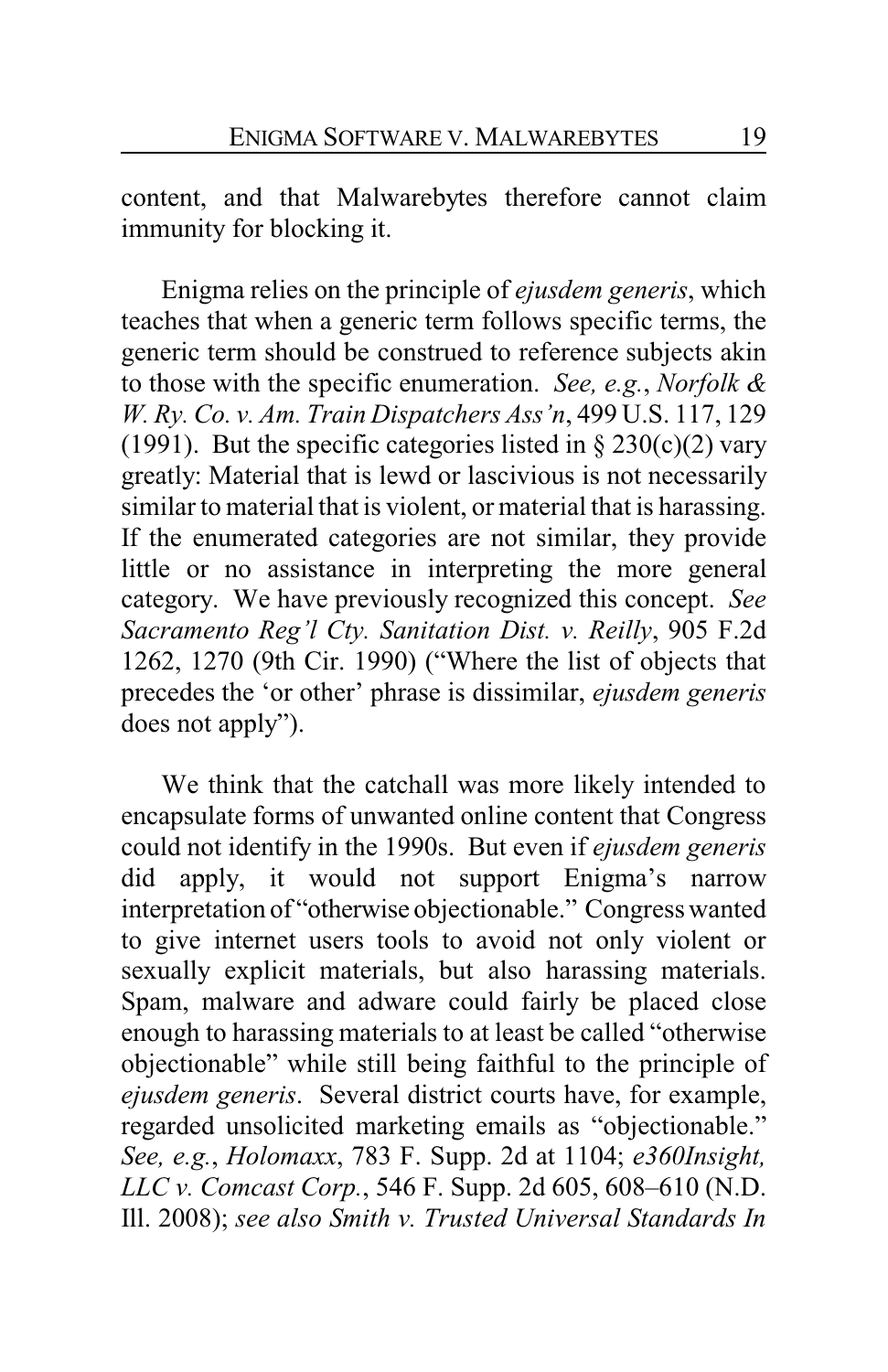*Elec. Transactions, Inc.*, No.CIV09-4567-RBK-KMW, 2010 WL 1799456, at \*6 (D.N.J. May 4, 2010). But we do not, in this appeal, determine the precise relationship between the term "otherwise objectionable" and the seven categories that precede it. We conclude only that if a provider's basis for objecting to and seeking to block materials is because those materials benefit a competitor, the objection would not fall within any category listed in the statute and the immunity would not apply.

Malwarebytes's fallback position is that, even if it would lack immunity for anticompetitive blocking, Malwarebytes has found Enigma's programs "objectionable" for legitimate reasons based on the programs' content. Malwarebytes asserts that Enigma's programs, SpyHunter and RegHunter, use "deceptive tactics" to scare users into believing that they have to download Enigma's programs to prevent their computers from being infected. Enigma alleges, however, that its programs "pose no security threat" and that Malwarebytes's justification for blocking these "legitimate" and "highly regarded" programs was a guise for anticompetitive animus.

The district court interpreted our holding in *Zango* to foreclose this debate entirely, implicitly reasoning that if Malwarebytes has sole discretion to select what programs are "objectionable," the court need not evaluate the reasons for the designation. Because we hold that § 230 does not provide immunity for blocking a competitor's program for anticompetitive reasons, and because Enigma has specifically alleged that the blocking here was anticompetitive, Enigma's claims survive the motion to dismiss. We therefore reverse the dismissal of Enigma's state-law claims and we remand for further proceedings.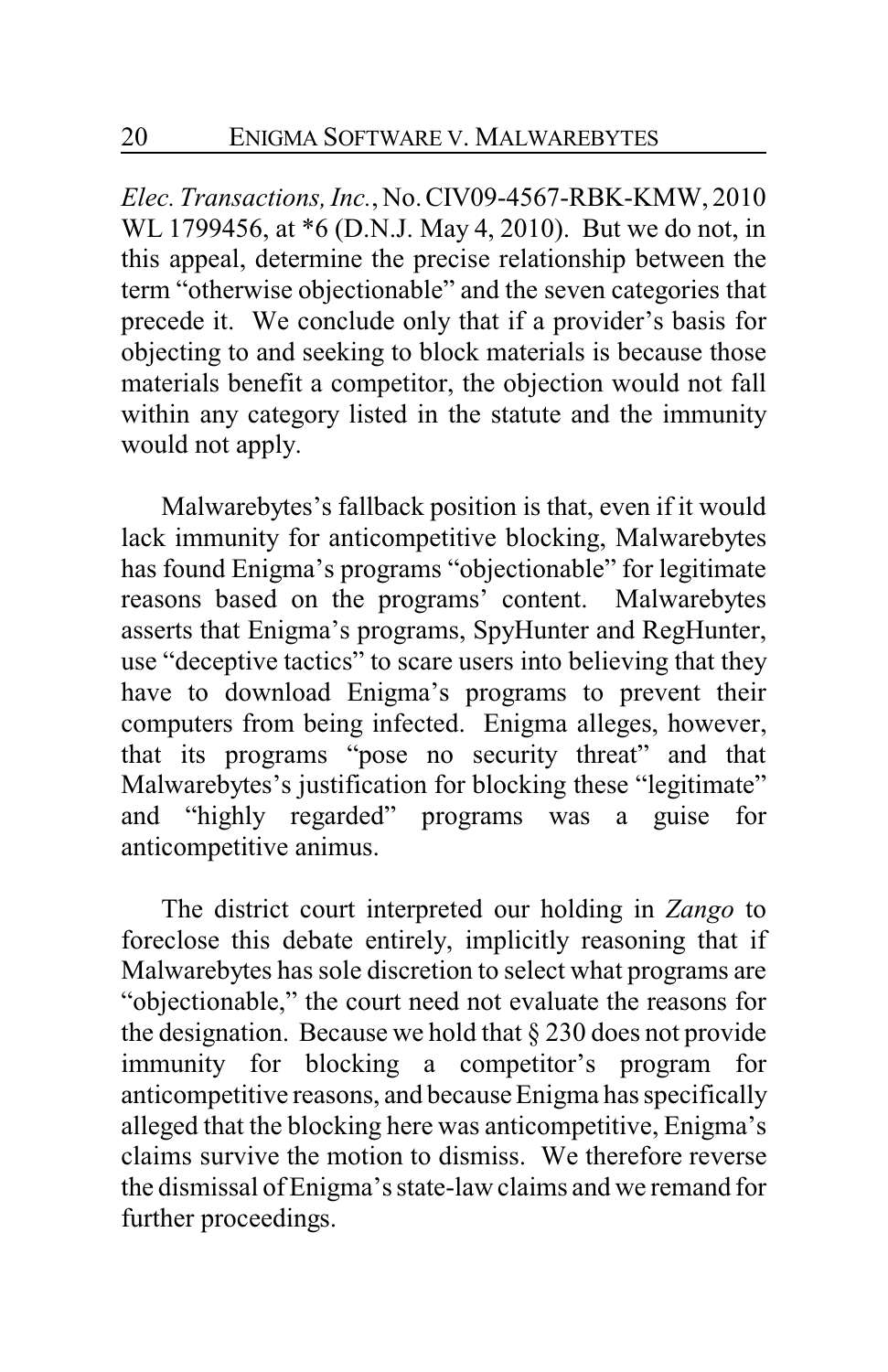# **II. The Federal Claim and the CDA's Intellectual Property Exception**

Enigma's fourth claim is a claim for false advertising under the Lanham Act, a statute dealing with a form of intellectual property, *i.e*. trademarks. Enigma alleges that Malwarebytes publicly mischaracterized Enigma's programs SpyHunter and RegHunter as potentially unwanted or PUPs, and it did so in order to interfere with Enigma's customer base and divert those customers to Malwarebytes.

Section  $230(e)(2)$  of the CDA contains an exception to immunity for intellectual property claims. *See* 47 U.S.C.  $§$  230(e)(2). This exception, known as the intellectual property carve out, states that § 230 immunity shall not "limit or expand any law pertaining to intellectual property." *Id.* In light of that exception, Enigma contends that immunitywould not bar Enigma's Lanham Act claim, even if immunity is available to Malwarebytes on the state law claims. Although Enigma's claim does not itself involve an intellectual property right, Enigma characterizes its federal false advertising claim as one "pertaining to intellectual property" within the meaning of  $\S 230(e)(2)$  because the Lanham Act deals with intellectual property. The district court rejected this argument, and rightly so.

This is because even though the Lanham Act is known as the federal trademark statute, not all claims brought under the statute involve trademarks. The Act contains two parts, one governing trademark infringement and another governing false designations of origin, false descriptions, and dilution. *Compare* 15 U.S.C. § 1114 (trademark infringement) *with id.* § 1125 (the rest). The latter, § 1125, creates two bases of liability, false association and false advertising. *Compare*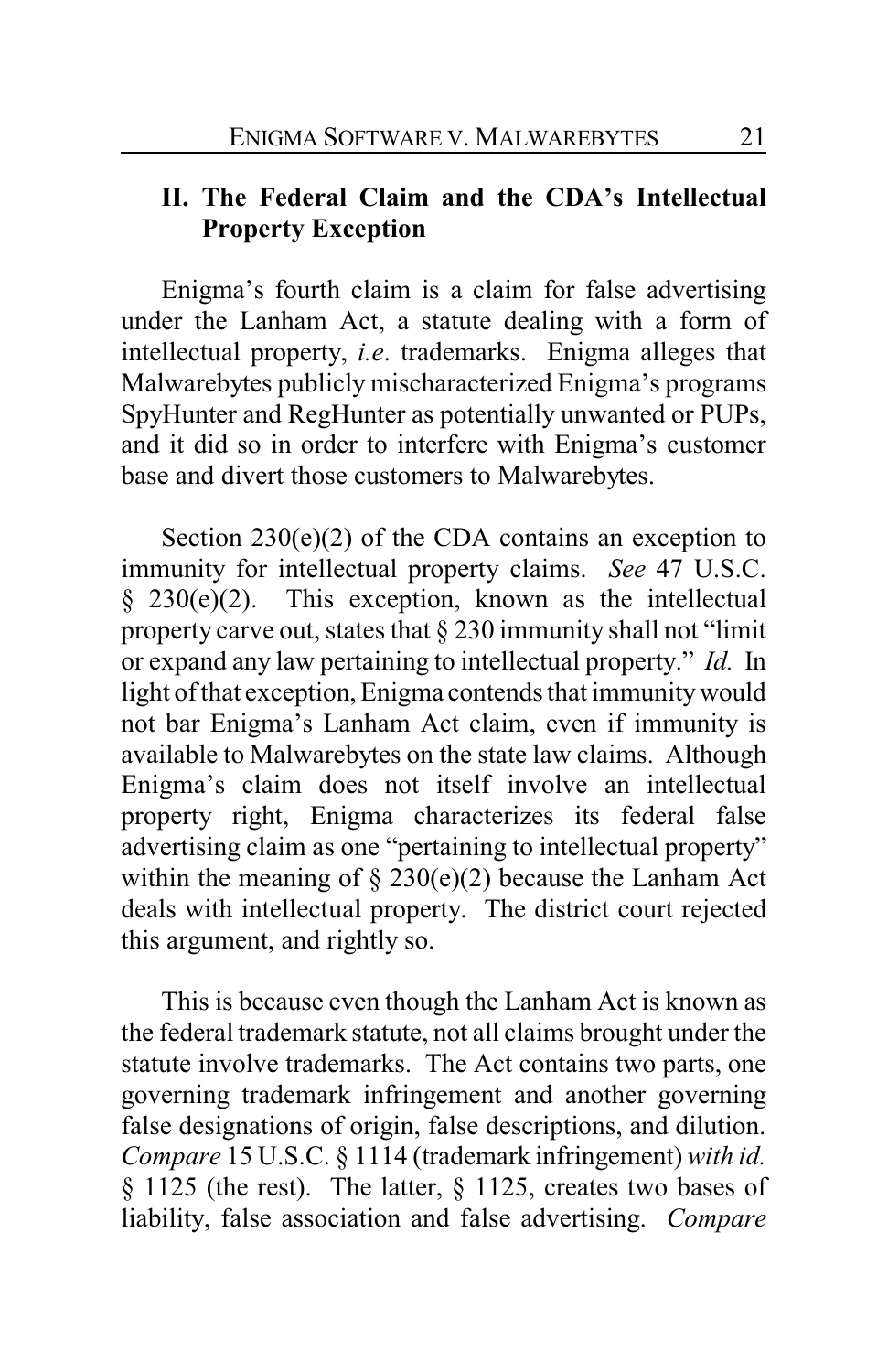§ 1125(a)(1)(A) (false association) *with* § 1125(a)(1)(B) (false advertising). Thus, although "much of the Lanham Act addresses the registration, use, and infringement of trademarks and related marks,  $\ldots$  § 1125(a) is one of the few provisions that goes beyond trademark protection." *Dastar Corp. v. Twentieth Cent. Fox Film Corp.*, 539 U.S. 23, 28–29 (2003).

In this appeal, we must decide whether the exception to immunity contained in  $\S 230(e)(2)$  applies to false advertising claims brought under the Lanham Act. Our court has not addressed the issue, although we have considered the exception as it would apply to state law claims. *See Perfect 10 v. CCBill, LLC*, 488 F.3d 1102, 1118–19 (9th Cir. 2009) (concluding that the intellectual property exception in § 230(e)(2) was not intended to cover intellectual property claims brought under state law); *see also Gen. Steel Domestic Sales, L.L.C. v. Chumley*, 840 F.3d 1178, 1182 (10th Cir. 2016) (declining to analyze the intellectual property exception; explaining that because "§ 230 does not contain the grant of immunity from suit contended for, it is unnecessary to discuss its applicability to the Lanham Act false advertising claims").

We have observed before that because Congress did not define the term "intellectual property law," it should be construed narrowly to advance the CDA's express policy of providing broad immunity. *See Perfect 10*, 488 F.3d at 1119. One of these express policy reasons for providing immunity was, as Congress stated in  $\S$  230(b)(2), "to preserve the vibrant and competitive free market that presently exists for the Internet and other interactive computer services, unfettered by Federal or State regulation." 47 U.S.C. § 230(b)(2). The intellectual property exception is a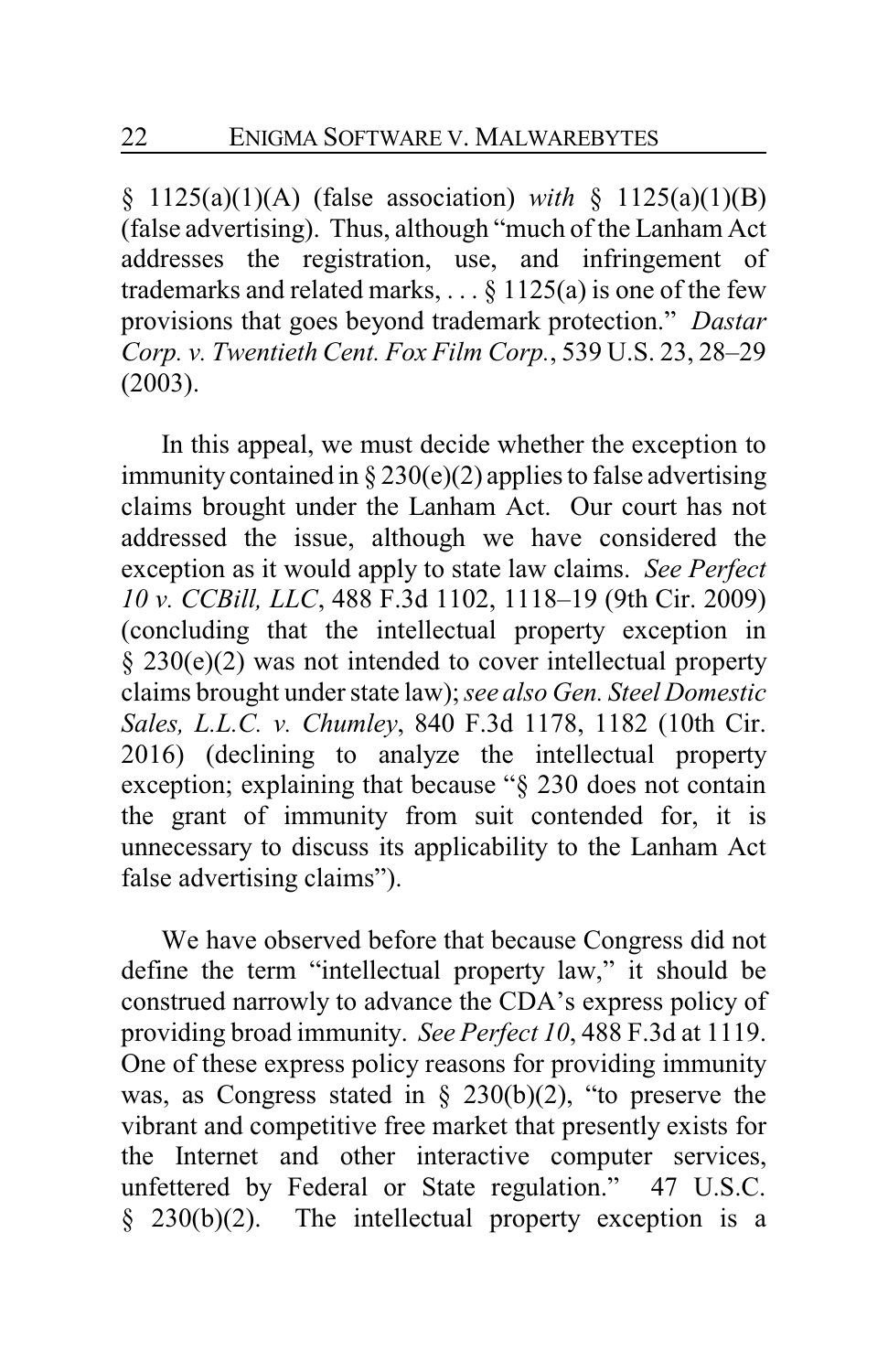limitation on immunity, and the CDA's stated congressional purpose counsels against an expansive interpretation of the exception that would diminish the scope of immunity. If the intellectual property law exception were to encompass any claim raised under the Lanham Act—including false advertising claims that do not directly involve intellectual property rights—it would create a potential for new liability that would upset, rather than "preserve" the vibrant culture of innovation on the internet that Congress envisioned. *Id.*

We therefore hold that the intellectual property exception contained in § 230(e)(2) encompasses claims pertaining to an established intellectual property right under federal law, like those inherent in a patent, copyright, or trademark. The exception does not apply to false advertising claims brought under  $\S$  1125(a) of the Lanham Act, unless the claim itself involves intellectual property.

Here, Enigma's Lanham Act claim derives from the statute's false advertising provision. Enigma alleges that Malwarebytes mischaracterized Enigma's most popular software programs in order to divert Enigma's customers to Malwarebytes. These allegations do not relate to or involve trademark rights or any other intellectual property rights. Thus, Enigma's false advertising claim is not a claim "pertaining to intellectual property law" within the meaning of § 230(e)(2). The district court correctly concluded that the intellectual property exception to immunity does not encompass Enigma's Lanham Act claim.

The district court went on to hold, however, as it did with the state law claims, that Malwarebytes is nevertheless immune from liability under our decision in *Zango*. As we have explained with respect to the state law claims, *Zango* did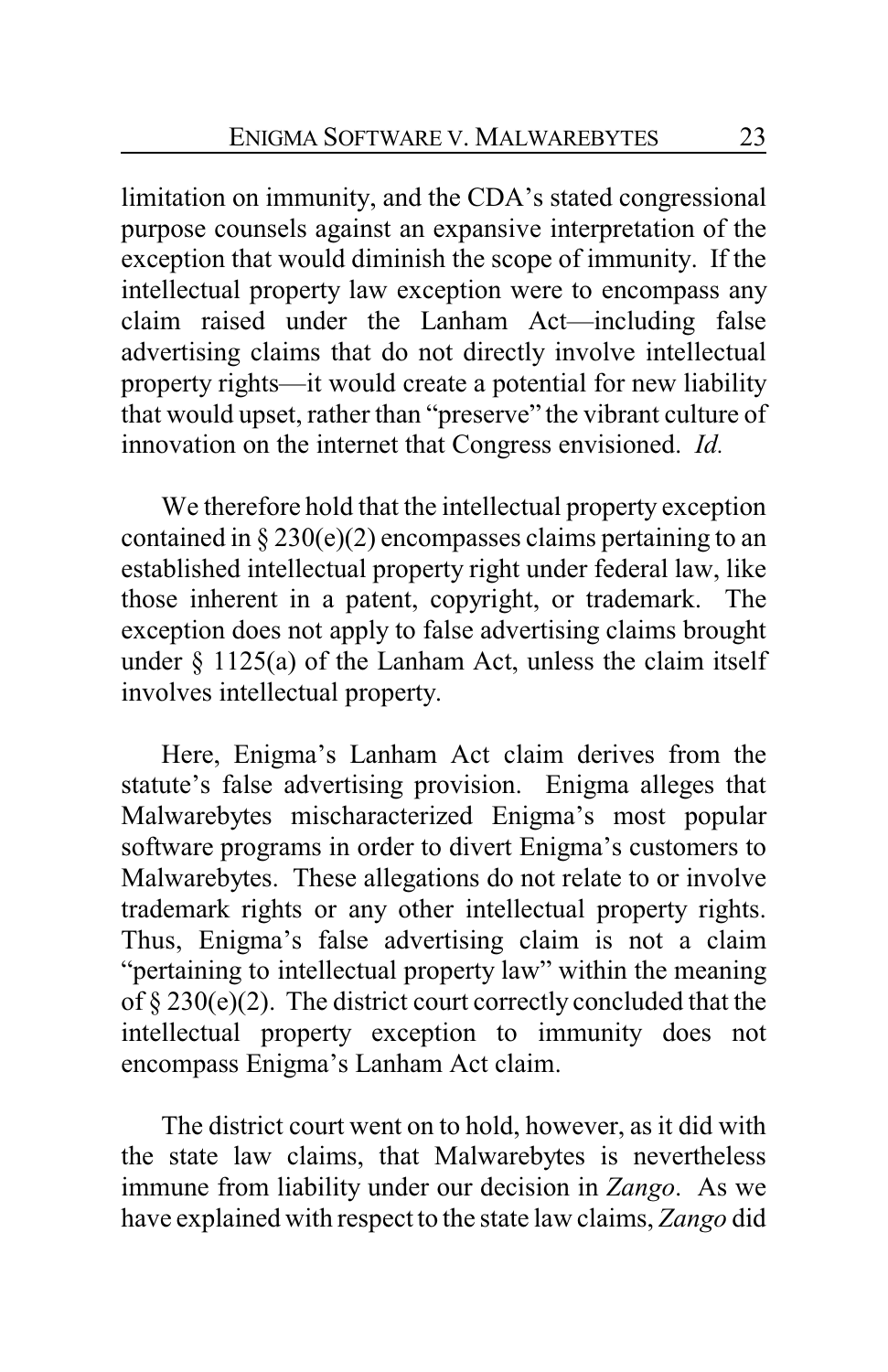not define an unlimited scope of immunity under § 230, and immunity under that section does not extend to anticompetitive conduct. Because the federal claim, like the state claims, is based on allegations of such conduct, the federal claim survives dismissal. We therefore reverse the district court's judgment in favor of Malwarebytes and remand for further proceedings on this claim as well.

#### *CONCLUSION*

The judgment of the district court is reversed and the case is remanded for further proceedings consistent with this opinion.

#### **REVERSED and REMANDED.**

RAWLINSON, Circuit Judge, dissenting:

In his concurring opinion in *Zango, Inc. v. Kaspersky Lab, Inc.*, 568 F.3d 1169, 1179–80 (9th Cir. 2009), Judge Fisher acknowledged that "until Congress clarifies the statute or a future litigant makes the case for a possible limitation," the "broadly worded" Communications Decency Act (the Act) afforded immunity to a distributor of Internet security software. Congress has not further clarified the statute and Enigma Software has not persuasively made a case for limitation of the statute beyond its provisions.

The majority opinion seeks to limit the statute based on the fact that the parties are competitors. *See Majority Opinion*, p. 4. However, nothing in the statutory provisions or our majority opinion in *Zango* supports such a distinction.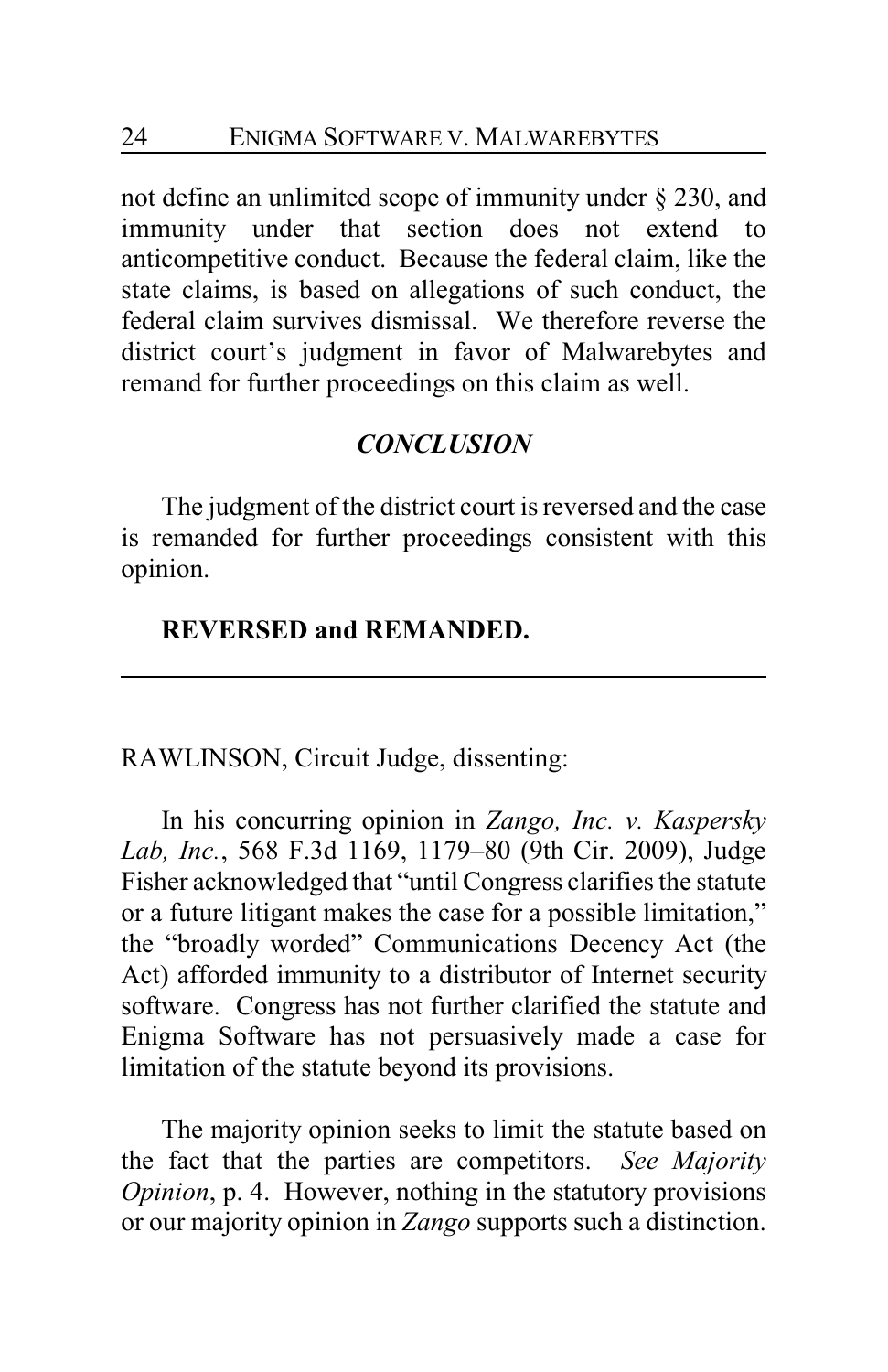Rather the "broad language" of the Act specifically encompasses "*any* action voluntarily taken [by a provider] to restrict access to . . . material that the provider . . . considers to be ... otherwise objectionable."  $47 \text{ U.S.C.} \$   $230 \text{ (c)} \text{ (2)} \text{ (A)}$ (emphasis added). Under the language of the Act, so long as the provider's action is taken to remove "otherwise objectionable" material, the restriction of access is immunized. *See id.* The majority's real complaint is not that the district court construed the statute too broadly, but that the statute is written too broadly. However, that defect, if it is a defect, is one beyond our authority to correct. *See Baker Botts LLP v. ASARCO LLC*, 135 S. Ct. 2158, 2169 (2015).

In particular, the majority holds that the criteria for blocking online material may not be based on the identity of the entity that produced it. *See Majority Opinion*, p. 10. Unfortunately, however, that conclusion cannot be squared with the broad language of the Act. Under the language of the statute, if the blocked content is "otherwise objectionable" to the provider, the Act bestows immunity. *Zango*, 568 F.3d at 1173 ("[T]he statute plainly immunizes from suit a provider of interactive computer services that makes available software that filters or screens material that the user *or the provider* deems objectionable.") (emphasis in the original); 1174 ("According protection to providers of programs that filter adware and malware is also consistent with the Congressional goals for immunity articulated in [47 U.S.C.] § 230 itself."). Although the parties were not direct competitors, the plaintiff in *Zango* asserted similar anticompetition effects. *See id.* at 1171–72. The majority's policy arguments are in conflict with our recognition in *Zango* that the broad language of the Act is consistent with "the Congressional goals for immunity" as expressed in the language of the statute. *Id.* at 1174. As the district court